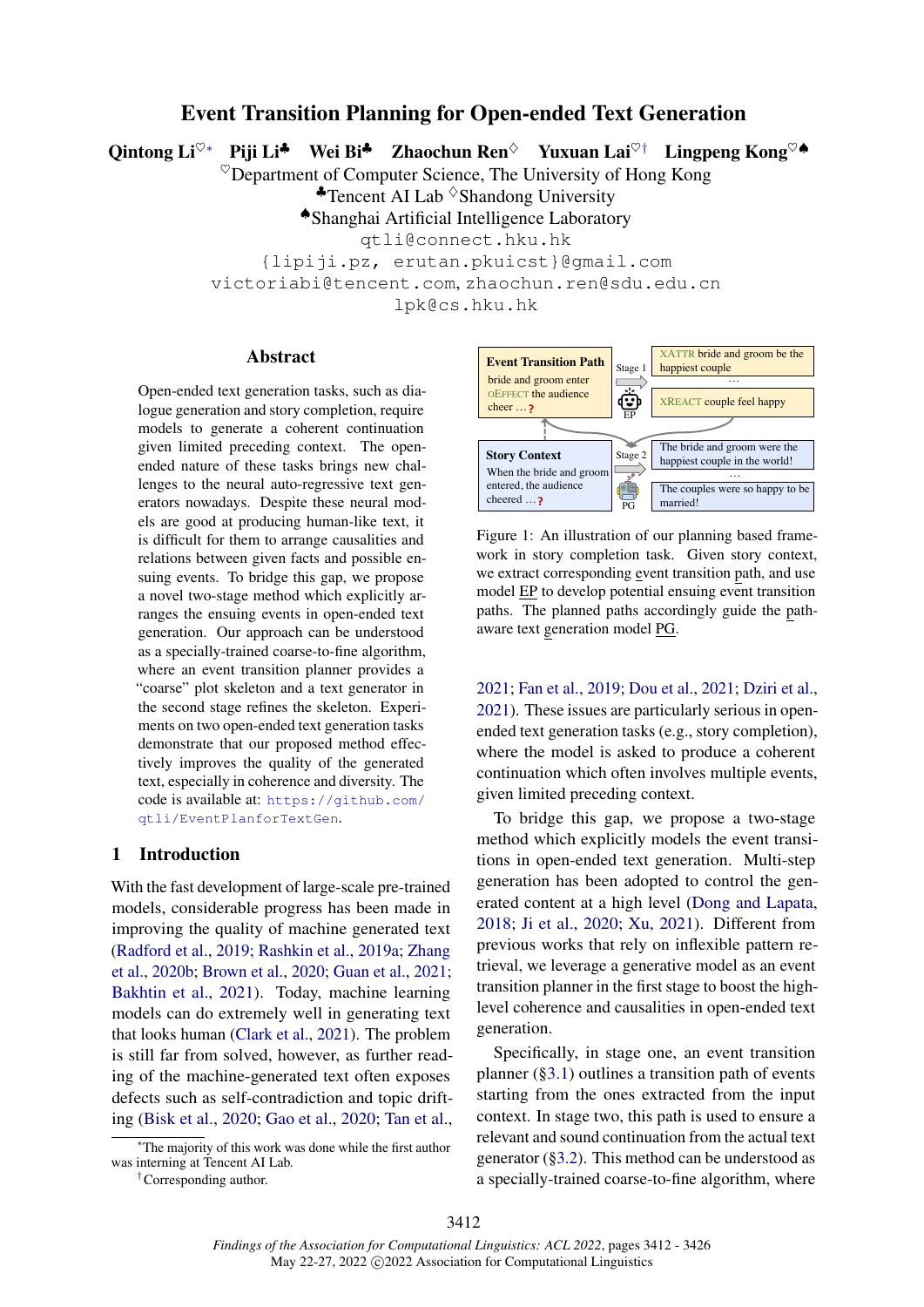<span id="page-1-0"></span>

|                                  | <b>Dialogue Generation</b>                                                                                                                                                                                                              | <b>Story Completion</b>                                                                                                                                                                                                                                                                                                   |  |  |  |
|----------------------------------|-----------------------------------------------------------------------------------------------------------------------------------------------------------------------------------------------------------------------------------------|---------------------------------------------------------------------------------------------------------------------------------------------------------------------------------------------------------------------------------------------------------------------------------------------------------------------------|--|--|--|
| <b>Input Context</b><br>— Events | my husband lost a job but i'm hop-<br>Ш<br>ing he can find a full time job soon.<br>my husband lost job, I hope he find job<br>[2] He will, I have faith. $\overline{\phantom{a}}$ I have faith<br>$[3]$ thank you so much! — thank you | [1] John got laid off from his company. — john get laid off<br>[2] He was close to retirement age. $-$ john is close retirement<br>[3] John felt bored and listless his first week of unemployment.<br>- john feel bored and listless<br>[4] John decided to start a business of his own.<br>- john decide start business |  |  |  |
| — Events                         | what work he do                                                                                                                                                                                                                         | <b>Target Output</b>   No problem. What kind of work does he do?   He now has a flourishing online company. $\frac{1}{2}$ john have a<br>company                                                                                                                                                                          |  |  |  |
| Event Transi-<br>tion Path       | <i>i</i> hope he<br>my husband lost job<br>XATTR<br>find job $OREACT$ i have faith $XREACT$   $XREACT$<br>thank you OREACT what work he do                                                                                              | john is close to retirement<br>john get laid off<br><b>XATTR</b><br>john feel bored and listless<br>john<br><b>XREACT</b><br>decide start business XEFFECT john have a company                                                                                                                                            |  |  |  |

Table 1: Examples of event transition paths acquired from downstream tasks, i.e., dialogue generation and story completion. Events are marked in blue box.

an event transition planner provides a "coarse" plot skeleton and a path-aware text generator refines the skeleton. Figure [1](#page-0-1) shows an illustration of our approach.

There are two main challenges in this method. First, the planer should produce high-quality and diverse paths that can generalize well to the unseen events at test time. For this challenge, we fine-tune a GPT-2 [\(Radford et al.,](#page-11-0) [2019\)](#page-11-0) on a large amount of event paths extracted from commonsense graphs [\(Sap et al.,](#page-11-3) [2019\)](#page-11-3), as well as from the training set of the specific task, aiming to extrapolate to event sequences that never appeared in these sources with the help of general knowledge stored in the large pre-trained model [\(Petroni et al.,](#page-11-4) [2019;](#page-11-4) [Lee et al.,](#page-10-2) [2021\)](#page-10-2).

For the second challenge, the auto-regressive text generator need to work effectively under the supervision of the even transition path. We thus design an event query layer to absorb information from the planned paths and use the query layer to guide the text generation process.

We validate our method thorough extensive experiments on two standard open-ended text generation tasks, dialogue generation [\(Rashkin et al.,](#page-11-5) [2019b\)](#page-11-5) and story completion [\(Mostafazadeh et al.,](#page-10-3) [2016\)](#page-10-3). Our two-stage approach outperforms a strong knowledge enhanced GPT-2 baseline [\(Guan](#page-9-7) [et al.,](#page-9-7) [2020a\)](#page-9-7) in both automatic and human evaluation metrics. Further analysis shows that the improvements of the event transition planning model come in particular from the high-level consistency and diversity in long and difficult generation cases.

## <span id="page-1-1"></span>2 Event Transition Path.

In this work, the event transition path is defined as an alternating sequence between events and relations, where an *event* is a subject-verb phrase, a *relation* is chosen from a pre-defined label set (e.g., OREACT - object reaction; XATTR - subject attribute) of a commonsense atlas [\(Sap et al.,](#page-11-3) [2019\)](#page-11-3). Table [1](#page-1-0) shows some text examples and their corresponding event transition paths. We collect event transition paths from a commonsense atlas ATOMIC [\(Sap et al.,](#page-11-3) [2019\)](#page-11-3), as well as from the training set of the specific task, to train an event transition planner.

Sampling Paths from ATOMIC. We use everyday commonsense atlas ATOMIC [\(Sap et al.,](#page-11-3) [2019\)](#page-11-3) to acquire plenty event paths. ATOMIC is organized through 9 relations and 877k events (textual descriptions) of inferential commonsense, e.g., if "PersonX pays PersonY a compliment", then "PersonY will likely return the compliment". It has been demonstrated that ATOMIC is useful for openended text generation tasks, such as story generation [\(Guan et al.,](#page-10-4) [2020b\)](#page-10-4).

Besides, to increase the flexibility, we introduce a reverse relation (e.g., \_XATTR) for each original relation (e.g., XATTR) so that a sampled path can contain reverse triplets. The intuition is that, in open-ended text generation, the narrative maybe in a reverse order. After explaining the event A, the author may want to introduce the subsequent event B. Meanwhile, if the author introduce the event B first, she/he may want to describe the event A as an explanation for the reason/motivation.

Finally, we collect sufficient event paths of variant lengths from ATOMIC via random walk-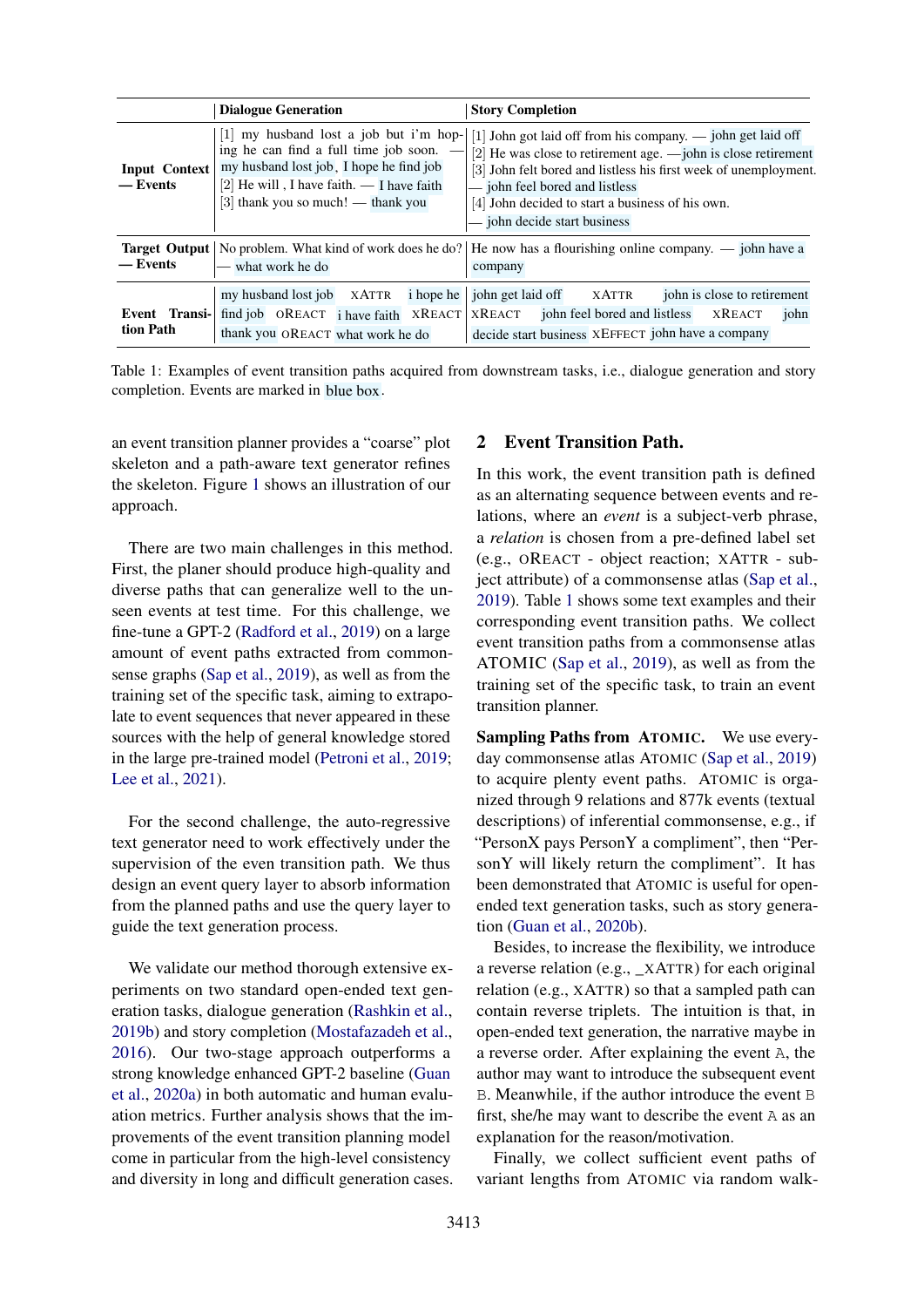<span id="page-2-3"></span>

Figure 2: Overall architecture of the proposed coarse-to-fine framework. It consists of two components. (1) Event Transition Planner: given a input context, it first extracts corresponding event path and then generates possible ensuing event path. The planner directly inherits the pre-trained parameters from GPT-2; (2) Event-path-aware Text Generator: another GPT-2-based generator is applied to generate a natural language sentence by attending to input context and explicit event transition path.

ing[1](#page-2-1) . We split the sampled paths into training/validation/test with the ratio of 18:1:1. We use these sampled paths to optimize the event transition planner which is responsible for generative event planning (see [§3.1\)](#page-2-0). The statistics of sampled paths are shown in Table [6](#page-12-2) of Appendix [A.](#page-12-3) We display several examples of the randomly sampled event transition paths in Table [7](#page-12-4) of Appendix [A.](#page-12-3)

Extracting Paths from Specific Dataset. We use two kinds of event transition paths. A general kind is obtained from random walking on a daily commonsense graph, ATOMIC, as mentioned above. Another kind is extracted from the natural language instances of downstream datasets, which is used for the training and prediction stage of taskspecific event planning. For example, given the inputs, "When the bride and groom entered, the audience cheered", the extracted event path is "bride and groom enter OEFFECT audience cheer".

In detail, for each sentence, to ensure the extracted events have complete semantics and keep a similar format with the events in ATOMIC, we use ASER event extractor tool<sup>[2](#page-2-2)</sup> to distil events for all sentences of downstream datasets. We further predict the relations between these events, linking these isolated events as event transition paths. Specifically, we train a BERT [\(Devlin et al.,](#page-9-8) [2019\)](#page-9-8) classifier using event triples and relations in ATOMIC. The sizes of training/validation/test

instances are 639,045/35,503/35,502, respectively. We finally achieve a accuracy score of 85% on the test set for the relation prediction.

### 3 Methodology

We focus on the conditional language modeling problem in open-ended text generation tasks. Formally, given an input context  $x$ , models are required to generate a sentence  $\boldsymbol{\eta}$  that is consistent with input context and not contradicts itself.

In this work, we propose a two-stage model for the generation process. In the first stage, we extract the starting event sequence  $r<sub>x</sub>$  from the input context and employ the event transition planer to generates subsequent event transition path  $r_y$  based on  $r<sub>x</sub>$ . In the second stage, the output text is generated from an auto-regressive model conditioning on the path and the preceding context  $x$ .

Figure [2](#page-2-3) gives an overview of our coarse-to-fine framework for open-ended text generation. In a nutshell, we first fine-tune a GPT-2 on event transition sequences as an event planner (i.e., a conditional generative model for event paths). This fine-tuning involves event transition sequences extracted from both commonsense graphs and the training set. We then build a path-aware text generator with an event query layer specifically designed to refer to the planned path when generating the output.

# <span id="page-2-0"></span>3.1 Generative Event Transition Planner

In this section, we describe the event transition planner which completes the partial event path

<span id="page-2-2"></span><span id="page-2-1"></span><sup>&</sup>lt;sup>1</sup>The hops of these sampled paths fall in between 1 and 5. <sup>2</sup>[https://hkust-knowcomp.github.io/](https://hkust-knowcomp.github.io/ASER/html/index.html)

[ASER/html/index.html](https://hkust-knowcomp.github.io/ASER/html/index.html)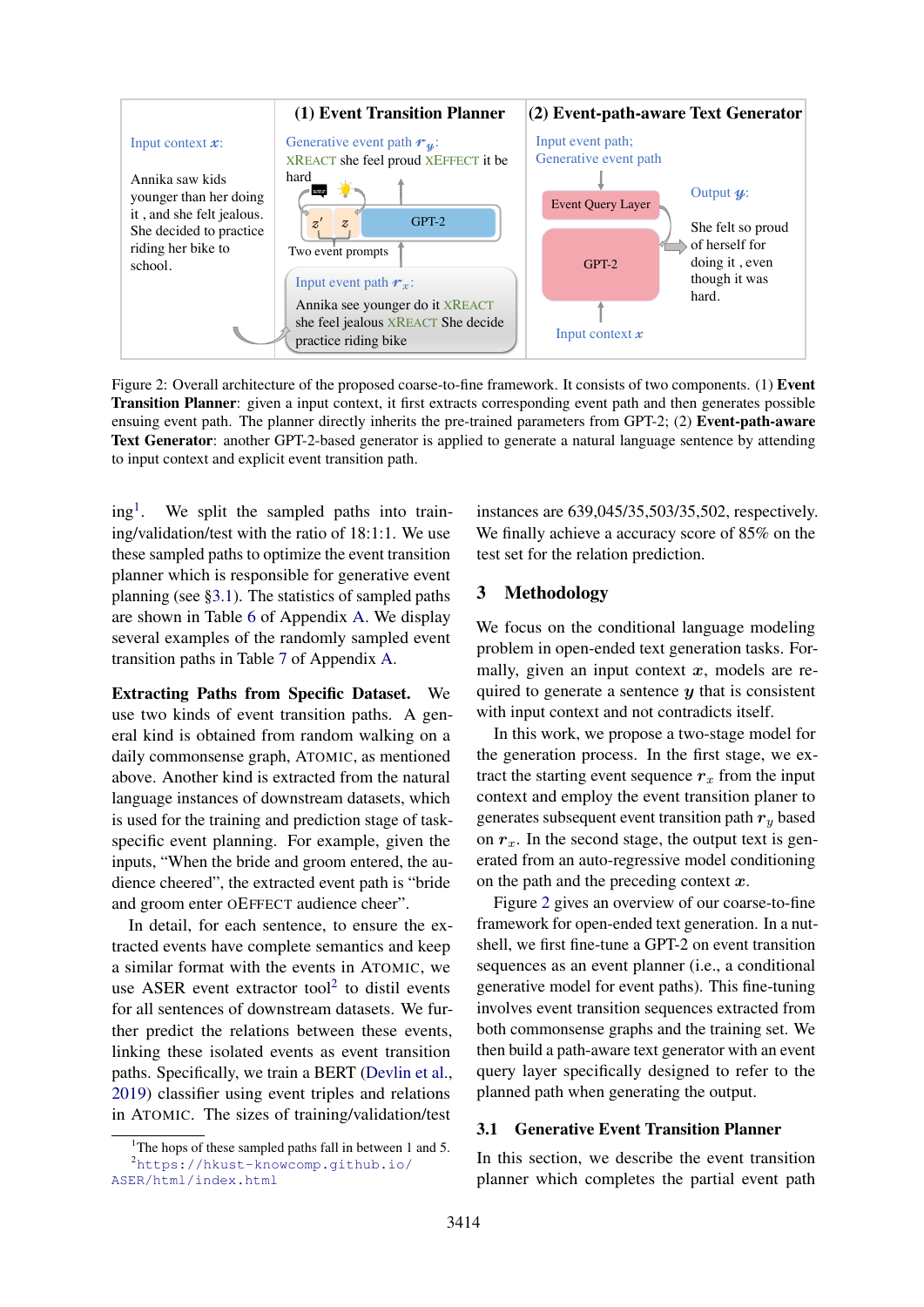given certain input context. Pre-trained language models can be good representation learners of relational knowledge [\(Petroni et al.,](#page-11-4) [2019;](#page-11-4) [Bosselut](#page-9-9) [et al.,](#page-9-9) [2019\)](#page-9-9). In our model, we choose GPT-2 [\(Rad](#page-11-0)[ford et al.,](#page-11-0) [2019\)](#page-11-0) as the backbone of our event transition planner.

Specifically, we first fine-tune GPT-2 with large-scaled event transition paths sampled from ATOMIC [\(Sap et al.,](#page-11-3) [2019\)](#page-11-3). After that, we fine-tune the resulting model in addition on the event transitions extracted from the training corpus, so that the planner is aware of general transitions in the commonsense while focusing on the transitions in the specific domain in the meantime.

In preliminary experiments, we find that directly running a full fine-tuning (i.e., updating all GPT-2 parameters) leads to a drop in the final performance. We suspect the reason is the full fine-tuning flushes out the original general knowledge from the largescale pre-training [\(Chen et al.,](#page-9-10) [2019;](#page-9-10) [Lee et al.,](#page-10-5) [2020;](#page-10-5) [Chen et al.,](#page-9-11) [2020\)](#page-9-11).

To overcome this drawback, we prepend a trainable continuous event prompt  $z$  to the input path  $r = [r_x; r_y]$  of every transformer layer in event transition planner, as prefix-tuning [\(Li and Liang,](#page-10-6) [2021\)](#page-10-6) does. A trainable matrix  $U_\theta$  with parameters  $\theta$  is randomly initialized to embed event prompt z. The aim is to use parameters  $\theta$  introduced by z to store event transition patterns from ATOMIC. Then the representation of each input event transition path r is prompted as  $r' = [z; r]$ . To increase training speed and performance robustness, we apply an additional linear reparameterization function on  $\mathbf{U}_{\theta}$ .

$$
\mathbf{U}_{\theta} = FFN_{\theta} \; (\mathbf{U}_{\theta}^{'}), \tag{1}
$$

where  $U'_{\ell}$  $\theta_{\theta}$  is another randomly initialized matrix with smaller dimension, *FFN* is a large feedforward neural network [\(Vaswani et al.,](#page-11-6) [2017\)](#page-11-6). We perform gradient updates on the following log-likelihood objective:

$$
\max_{\theta} \log(r_y \mid [z; r_{
$$
\sum_{y \in z_{\text{idx}}} \log EP_{\phi, \theta}(r_y \mid \mathbf{h}_{
$$
$$

where  $\phi$  denotes the pre-trained parameters from the backbone LM of event transition planner,  $\theta$ denotes the newly introduced parameters for the event prompt,  $z_{idx}$  denotes the index sequence of the event prompt, *EP* is short for event transition

planner, and  $h_{< y}$  denotes the hidden states calculated by the trainable event prompt matrix and activation layers of the backbone LM:

$$
\mathbf{h}_y = \begin{cases} \mathbf{U}_{\theta}[y, :], & \text{if } y \in z_{\text{idx}}, \\ \mathbf{L} \mathbf{M}_{\phi}(\mathbf{r}_y \mid \mathbf{h}_{ (3)
$$

Similar to the above event prompting technique, for the paths from downstream dataset, we prepend another event prompt  $z'$  to the  $r'$  and only optimize the parameters introduced by  $z'$ . This effectively preserves the newly-learned event transition patterns from ATOMIC and continuously adapts the event transition planner to different downstream event transition patterns.

#### <span id="page-3-0"></span>3.2 Event-path-aware Text Generation

Current state-of-the-art systems for open-ended text generation are based on fine-tuning pretrained language models with different downstream datasets. Although text generation fluency is usually not a crucial issue nowadays, topic-related mistakes [\(Dou et al.,](#page-9-4) [2021\)](#page-9-4) such as off-prompt and self-contradiction are common. We therefore integrate the event transition paths produced by the planner into the text generation model via an event query layer using the multi-head attention mechanism (*MHA*).

<span id="page-3-1"></span>The event query layer is built on top of the stacked transformer layers, aiming to explicitly induce the expected output with event transition paths. The input of the event query layer is the event transition path  $r$  given the current input  $x$ .  $r$  not only summarizes the event transition in  $x$ , also indicates possible event path following  $x$ . The structure of the event query layer resembles the transformer layer. Its output serves as the key and value vectors in the multi-head attention mechanism, which computes another attention vector  $MHA(r)$ . We concatenate two multi-head attention vectors and derive the final event-path-aware attention vector m:

$$
\mathbf{m} = MLP([MHA(\mathbf{x}); MHA(\mathbf{r})]), \qquad (4)
$$

where  $MHA(x)$  is the output from the multi-head attention function of the original transformer layer,  $MHA(r)$  is the output from the event query layer. The event-path-aware attention vector m replaces the original multi-head attention vector  $MHA(x)$ and participates the remaining calculation of the language model.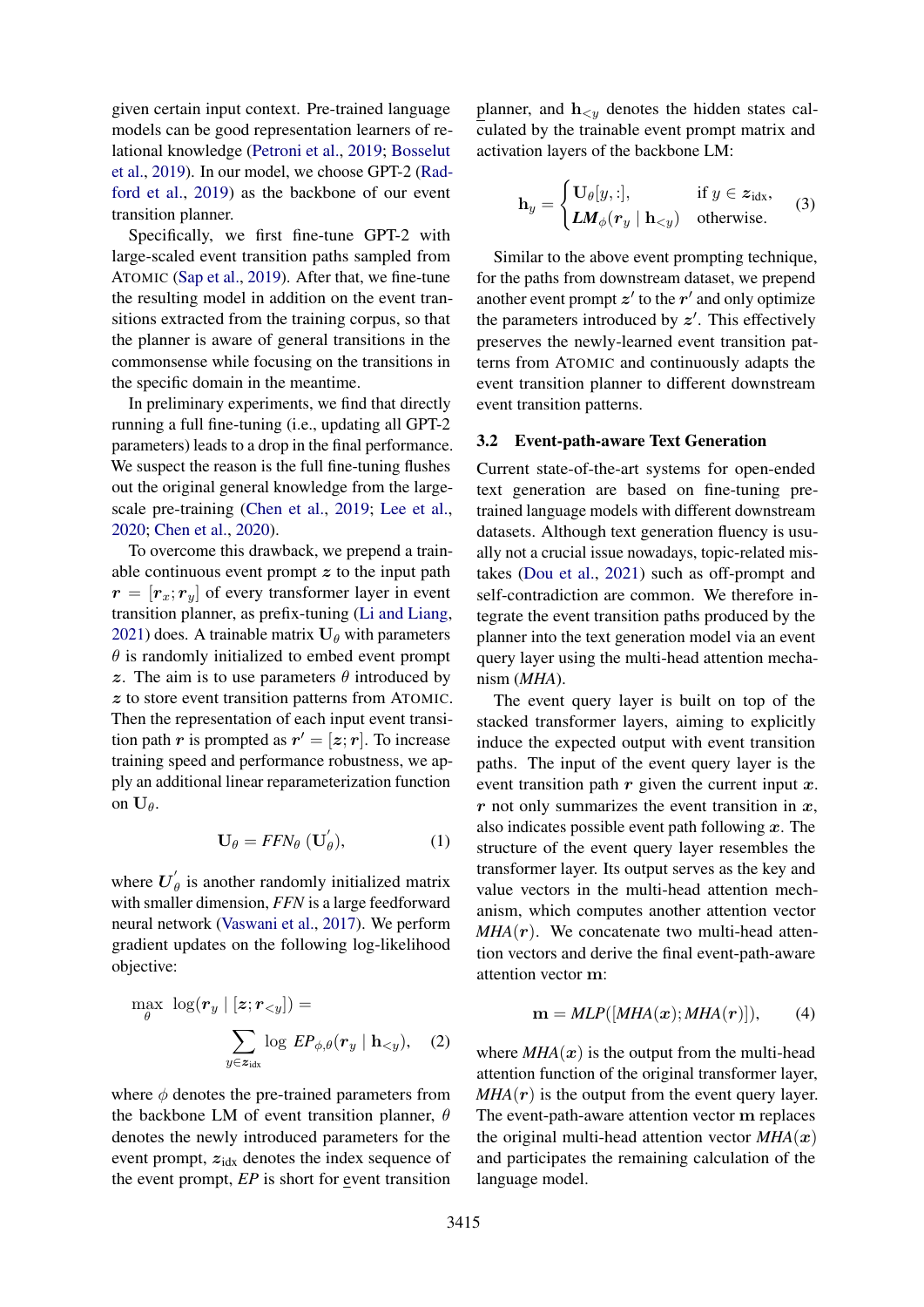The optimization of the event-path-aware text generator is the standard cross-entropy objective:  $CrossEntropy(\boldsymbol{y}_j \mid \boldsymbol{y}_{$ 

### 3.3 Implementation Details

We base our event planner and event-plan-aware text generator on pre-trained GPT-2-small models<sup>[3](#page-4-0)</sup>. The event prompt length during training ATOMIC event transition paths are set to 5 according to pilot study. We inject and optimize the event query layer on the last layer of the stacked Transformers. When training the event-path-aware text generator, event path  $r_y$  is derived from the ground truth. During inference,  $r_y$  is the prediction from event transition planner given the input event transition path  $r_x$ . More details are elaborated in Appendix [B.](#page-12-5)

## 4 Experiments

We conduct experiments on two open-ended text generation tasks, dialogue generation and story completion, to answer the following questions:

• RQ1: How to develop a better event transition planner?

• RQ2: Whether the integration of event transition paths enhances the open-ended text generation?

• RQ3: How do the event transition paths benefit text generation?

### 4.1 Evaluated Tasks

• Story Completion requires models to complete a story given the first few sentences. We evaluated our framework on ROCSTORIES [\(Mostafazadeh](#page-10-3) [et al.,](#page-10-3) [2016\)](#page-10-3), which contains 98k five-sentence stories. Our default setting is to predict the last sentence given the first four ones.

• Dialogue Generation aims to generate reasonable and human-like responses given the dialogue history. We evaluated our framework on EMPA-THETICDIALOGUES [\(Rashkin et al.,](#page-11-5) [2019b\)](#page-11-5) which consists of 25k conversations grounded in prespecified situations.

#### <span id="page-4-1"></span>4.2 Event Transition Planning (RQ1)

We compare our event transition planner, named as PLANGENERATION, with fine-tuned pre-trained GPT-2 [\(Radford et al.,](#page-11-0) [2019\)](#page-11-0) and several ablation settings, investigating *how to develop a better event transition planner*.

Specifically, the compared settings include:

• GPT-2 is a pre-trained GPT-2 model [\(Radford](#page-11-0) [et al.,](#page-11-0) [2019\)](#page-11-0) directly fine-tuned on the event paths extracted from specific tasks, i.e., dialogue generation or story completion in our work.

• PLANGENERATION is our proposed event planning method, which explores a two-stage finetuning on event transition paths from ATOMIC [\(Sap](#page-11-3) [et al.,](#page-11-3) [2019\)](#page-11-3) and the downstream task, equipping with the proposed event prompting module.

• w/o PROMPT is our proposed method without the event prompting module, but still using the two-stage fine-tuning strategy.

• w/o TUNING ON ATOMIC is our proposed method without the first-stage fine-tuning on the event paths extracted from external commonsense atlas ATOMIC.

• PLANRETRIEVAL is a retrieval based planning methods, which employs the BM25 ranking function [\(ROBERTSON et al.,](#page-11-7) [1995\)](#page-11-7) to retrieve from the paths extracted from the training sets according to the given context.

Results. We use BLEU [\(Papineni et al.,](#page-10-7) [2002\)](#page-10-7) and DIST [\(Li et al.,](#page-10-8) [2016\)](#page-10-8) as the automatic metrics to evaluate the generated sentences in terms of the coherence and diversity, respectively. BLEU evaluates n-gram overlap between generation and ground truth. BLEU scores will become extremely low for large *n*. We thus experiment with  $n \in$  $\{1, 2, 4\}$ . DIST measures the ratio of distinct ngrams to all the generated  $n$ -grams from the perspective of the generation diversity. For DIST metric, we adopt  $n \in \{1, 2\}$ . The experimental results are shown in Table [2.](#page-5-0) The dataset needed in this section consists of event transition paths sampled from ATOMIC and extracted from downstream datasets. i.e., ROCSTORIES and EMPATHETICDIALOGUE. The details of event transition paths are shown in [§2](#page-1-1) and Appendix [A.](#page-12-3)

On both dialogue generation and story completion tasks, our proposed PLANGENERATION greatly outperforms baseline GPT-2 on event planning coherence (BLEU) and event path diversity (DIST). Specifically, on two downsteam tasks, our event transition planner PLANGENERATION surpasses the fine-tuned GPT-2 by 3.09 and 3.53 on BLEU-1, 0.31 and 0.30 on DIST-1. This improvement indicates that (1) the two-stage event prompting module could endow event transition planner powerful abilities on predicting the ensuing event paths; (2) enhanced with the large-scale event transition patterns from ATOMIC, our event transition

<span id="page-4-0"></span><sup>3</sup><https://huggingface.co/gpt2>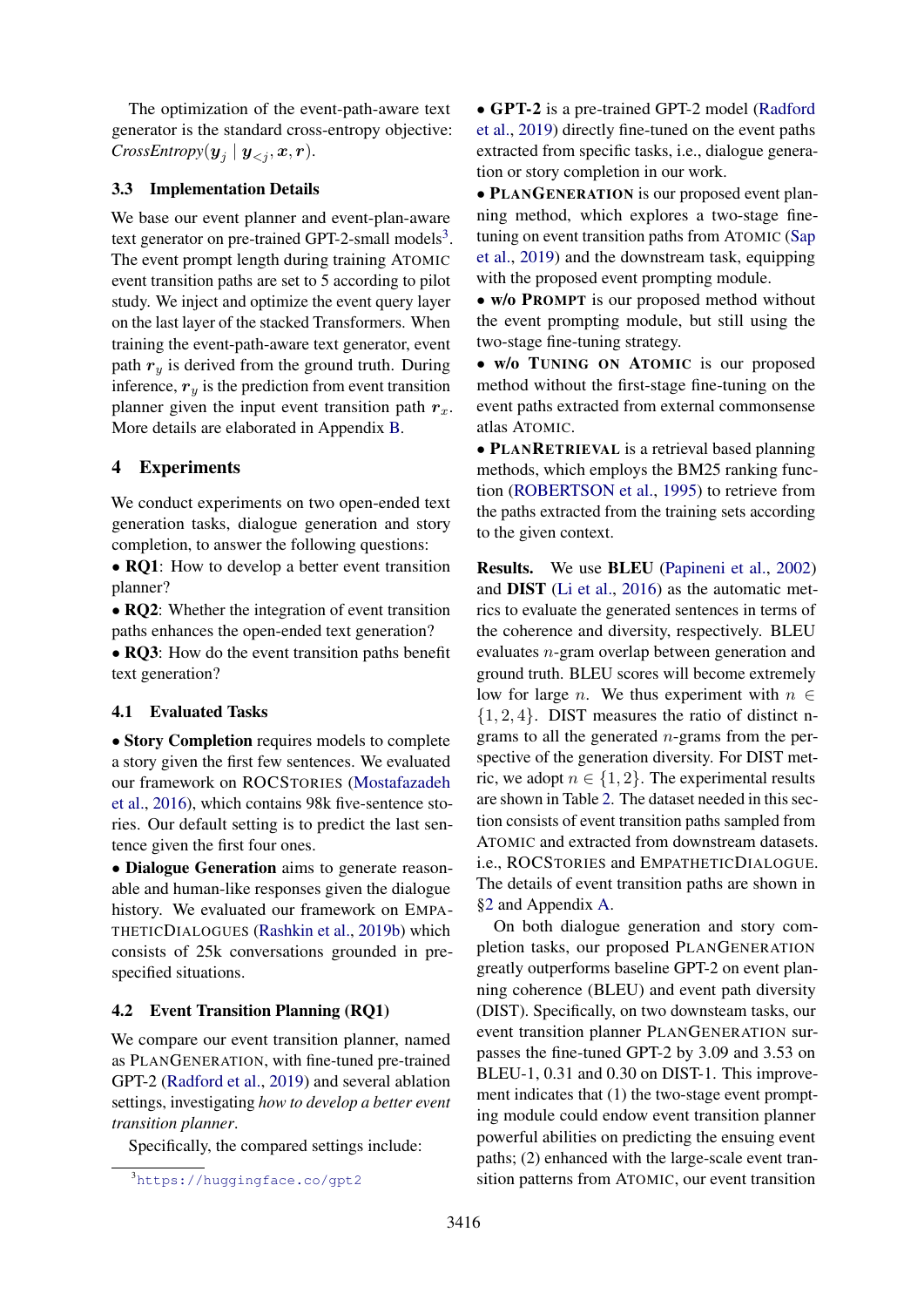<span id="page-5-0"></span>

| <b>Tasks</b>           | <b>Methods</b>                                              | <b>BELU-1</b>           | <b>BLEU-2</b>          | <b>BLEU-4</b>        | DIST-1               | DIST-2                  |
|------------------------|-------------------------------------------------------------|-------------------------|------------------------|----------------------|----------------------|-------------------------|
|                        | $GPT-2$                                                     | 23.43                   | 11.50                  | 3.31                 | 1.57                 | 4.18                    |
| Dialogue<br>Generation | PLANGENERATION (Ours)<br>W/O PROMPT<br>w/o TUNING ON ATOMIC | 26.52<br>23.58<br>19.82 | 12.38<br>11.85<br>7.90 | 3.29<br>3.58<br>1.81 | 1.88<br>1.80<br>1.16 | 5.52<br>5.13<br>2.54    |
|                        | PLANRETRIEVAL                                               | 0.75                    | 0.14                   | 0.00                 | 13.05                | 39.52                   |
|                        | $GPT-2$                                                     | 15.98                   | 7.19                   | 1.08                 | 5.53                 | 17.44                   |
| Story<br>Completion    | PLANGENERATION (Ours)<br>w/o Prompt<br>w/o TUNING ON ATOMIC | 19.51<br>13.64<br>12.74 | 9.01<br>6.14<br>4.61   | 1.35<br>1.12<br>0.47 | 5.83<br>4.71<br>6.08 | 17.48<br>15.77<br>12.27 |
|                        | PLANRETRIEVAL                                               | 1.28                    | 0.15                   | 0.00                 | 11.88                | 37.70                   |

Table 2: Experimental results on event transition planning. For detailed description about the compared models, please refer to [§4.2.](#page-4-1)

planner becomes more creative and produces more diverse outcomes.

Considering the ablation settings, without tuning on ATOMIC (w/o TUNING ON ATOMIC) or without the event prompting module (w/o PROMPT), the method performs worse on both tasks and across almost all metrics. The limited performance of w/o TUNING ON ATOMIC suggests the necessity and effectiveness of learning general event transition patterns from ATOMIC before optimizing on task-specific event paths. Tuning on ATOMIC event patterns could make event transition planner get familiar with the event-path-like language and generalize well on unseen event patterns. Compared to ablation model w/o PROMPT, EVENTPLANNING is comparatively more effective. This is because when optimizing on event paths of target tasks, the proposed event prompt protects the parameters of pre-trained language model from drastic change when training with event transition paths. This comparison confirms our intuition that event prompting module could improve event planning performance without destroying the eventual commonsense stored in pre-trained parameters. It provides a more flexible approach to blend the event transition patterns in both ATOMIC and specific tasks with the pre-trained GPT-2 model.

We also attempt a variation of our PLANGENER-ATION method, i.e., PLANRETRIEVAL. We can see that the BELU scores of PLANRETRIEVAL are substantially lower that the generation based methods. The main reason is that the target event paths are flexible, infinite, and task-related. Many transition patterns are not seen in the training data or external commonsense graph.

#### <span id="page-5-2"></span>4.3 Event-path-aware Text Generation (RQ2)

In this section, we compare our overall framework EP-PG with several baselines to investigate *whether the integration of generative event transition paths benefits the open-ended text generation*.

We consider the following settings:

• GPT-2 is a pre-trained GPT-2 model [\(Radford](#page-11-0) [et al.,](#page-11-0) [2019\)](#page-11-0) fine-tuned on the task-specific dataset. • GPT-2-CS-FT is a commonsense-enhanced GPT-2 model. By following [Guan et al.](#page-10-4) [\(2020b\)](#page-10-4), we conduct a first-stage post-training on the ATOMIC commonsense triples and then fine-tuning on task-specific dataset.

• **EP-PG** is our proposed framework, which is a fine-tuned GPT-2 model integrated with the event transition path produced from event transition planner PLANGENERATION via an event query layer.

• R-EP-PG is another version of EP-PG to explore the proposed event query layer. The input event transition paths are produced by PLANRE-TRIEVAL in a retrieval way.

Results. We consider the same evaluation metrics as in [§4.2.](#page-4-1) As demonstrated in Table [3,](#page-6-0) EP-PG achieves the most satisfying performance among all settings on both tasks<sup>[4](#page-5-1)</sup>. Integrated with the explicit guidance of the event transition paths, EP-PG produces more accurate open-ended generations with higher diversity.

Particularly, our proposed framework EP-PG consistently and significantly improves GPT-2 baseline for all tasks on content quality (BLEU) and diversity (DIST), showcasing the advantage of injecting event query layer on fine-tuned GPT-2. Without the explicit modeling of event transition

<span id="page-5-1"></span> ${}^{4}$ P-value  $< 0.05$  on BLEU-1, according to [Padó](#page-10-9) [\(2006\)](#page-10-9).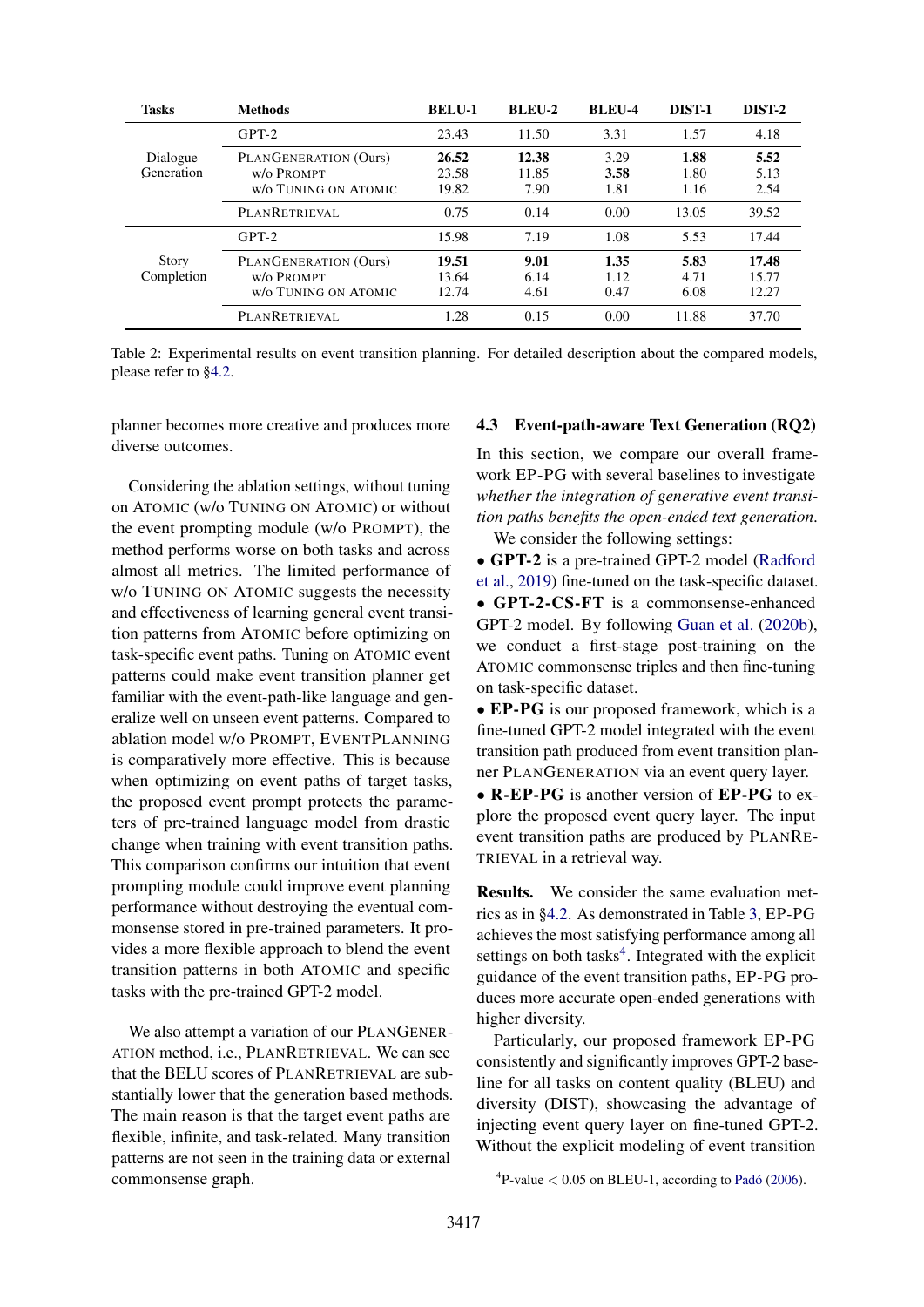<span id="page-6-0"></span>

| <b>Tasks</b>               | <b>Models</b>                                                           | <b>BLEU-1</b>                    | BLEU-2                       | BLEU-4                       | DIST-1                       | DIST-2                           |
|----------------------------|-------------------------------------------------------------------------|----------------------------------|------------------------------|------------------------------|------------------------------|----------------------------------|
| Dialogue<br>Generation     | $GPT-2$<br>GPT-2-CS-FT (Guan et al.)<br>$R$ -EP-P $G$<br>$EP-PG$ (Ours) | 16.07<br>16.43<br>16.68<br>16.74 | 6.41<br>6.83<br>6.71<br>6.94 | 2.13<br>2.31<br>2.27<br>2.39 | 2.06<br>2.16<br>2.21<br>2.19 | 7.70<br>8.28<br>8.44<br>8.25     |
| <b>Story</b><br>Completion | $GPT-2$<br>GPT-2-CS-FT (Guan et al.)<br>$R$ -EP-P $G$<br>$EP-PG$ (Ours) | 25.03<br>25.09<br>24.72<br>25.47 | 9.58<br>9.64<br>9.27<br>9.71 | 2.70<br>2.72<br>2.63<br>2.74 | 8.38<br>8.07<br>7.01<br>8.99 | 31.33<br>30.68<br>26.49<br>34.48 |

Table 3: Results of experiments on open-ended text generations. For detailed information about each compared model, please refer to [§4.3.](#page-5-2)

paths, GPT-2-CS-FT which post-trains on commonsense triples only obtains a slight improvement or even performs comparable with GPT-2 model. EP-PG further improves generation performance from GPT-2-CS-FT across all metrics on the two tasks, highlighting the efficacy of long-range event planning via an additional event query layer.

Particularly remarkable are the relative differences between R-EP-PG and EP-PG. Although R-EP-PG manages to bring generations more diversity, but in most cases, EP-PG is more effective on content planning and informativeness due to generative event transition patterns in higher qualities. Moreover, R-EP-PG performs even worse than GPT-2 on story completion. This implies that low-quality event paths even damage the generations. Thus, a reliable event path is a key guarantee for effective downstream text generation.

## 4.4 Analysis: Event Transition Planning for Different Generation Scenarios (RQ3)

To further investigate *how do the event paths benefit text generation*, we analyse the effectiveness of event paths on differently difficult levels of generation, i.e., token-level and sentence-level.

Token-level. We first separate the test set into 5 groups according to the averaged target sentence lengths, and then observe the improvements of our proposed EP-PG over GPT-2 on BLUE-1 score. We find that our framework gains more on the longer instances in both story completion (from 0.4 to 1.3 on instances with more than 15 non-stopwords) and dialogue generation (from 0.3 to 0.9 on instances with more than 5 non-stop-words). We argue that the longer targets imply more sophisticated upcoming event transitions, where the guidance from the event transition planner becomes more important.

<span id="page-6-1"></span>

Figure 3: The log of BLEU-1 scores on story completion with different numbers of sentences as input.

Sentence-level. For story completion on fivesentence story dataset ROCSTORIES, we further conduct experiments on EP-PG with various input sentences and output sentences, i.e., the numbers of input (output) sentence are  $1(4)$ ,  $2(3)$ ,  $3(2)$ , and  $4$ (1), respectively. Figure [3](#page-6-1) shows that, compared to GPT-2, the relative improvement proportion of EP-PG is nearly doubled on the most difficult setting where there is only one sentence as input. This improvement is much larger than the easiest situation where 4 sentences are input to the model. Despite less input context, EP-PG with event transition planning manages to performs better with smaller performance drop.

### 4.5 Human Evaluation

We set up a human evaluation as a complementary evaluation beyond automatic evaluation. For both tasks, we randomly select 100 samples from test set. For each sample, we compare three pairs of models: EP-PG versus GPT-2, GPT-2-CS-FT, and R-EP-PG. Each comparison is rated by three crowd workers, who are asked to give a preference (win, lose or tie) from two perspectives: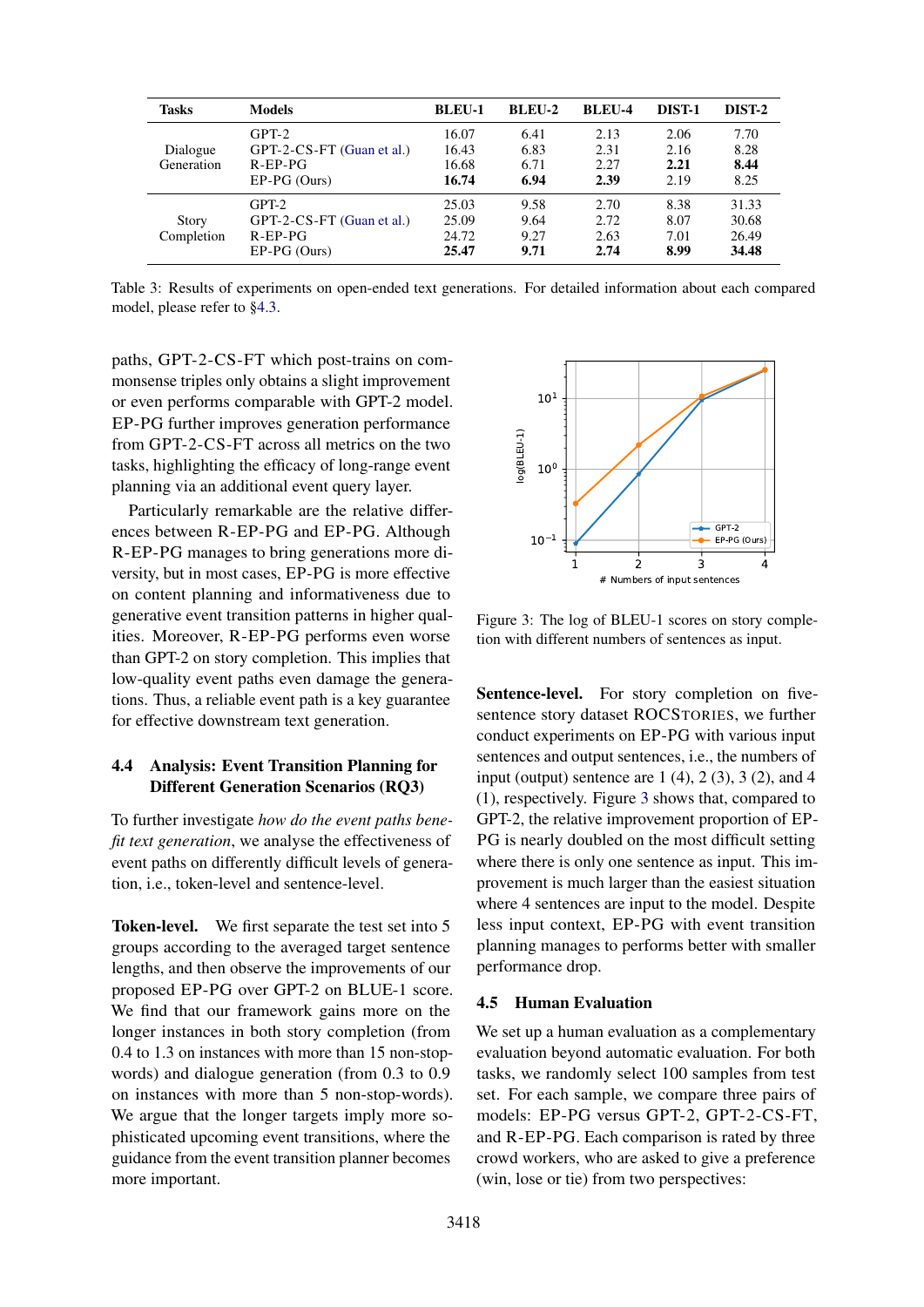<span id="page-7-0"></span>

|                            | <b>Models</b>                                              | <b>Coherence</b>  |                   |                   | <b>Diversity</b>        |                   |                     |                   |                         |
|----------------------------|------------------------------------------------------------|-------------------|-------------------|-------------------|-------------------------|-------------------|---------------------|-------------------|-------------------------|
| <b>Tasks</b>               |                                                            | Win               | Lose              | Tie               | $\kappa$                | Win               | Lose                | Tie               | $\kappa$                |
| Dialogue<br>Generation     | Ours vs. GPT-2<br>Ours vs. GPT-2-CS-FT<br>Ours vs. R-EP-PG | 45%<br>34%<br>32% | 11%<br>10%<br>8%  | 44%<br>56%<br>60% | 0.290<br>0.286<br>0.472 | 71%<br>54%<br>67% | 10%<br>$7\%$<br>11% | 19%<br>39%<br>22% | 0.226<br>0.288<br>0.291 |
| <b>Story</b><br>Completion | Ours vs. GPT-2<br>Ours vs. GPT-2-CS-FT<br>Ours vs. R-EP-PG | 45%<br>47%<br>43% | 12%<br>17%<br>17% | 42%<br>36%<br>40% | 0.397<br>0.387<br>0.393 | 59%<br>56%<br>61% | 10%<br>17%<br>6%    | 31%<br>27%<br>33% | 0.220<br>0.210<br>0.340 |

Table 4: Manual evaluation results on downstream text generation. The scores indicate the percentages of Win, Lose or Tie when our model is compared with other baselines. κ denotes Fleiss' kappa (all are *fair agreement* or *moderate agreement*).

• Coherence. It indicates whether the inference is natural, relevant, and follows logically from the given context.

• Diversity. Particularly, for baseline models, we use beam search decoding with a top- $k$  ( $k = 5$ ) sampling scheme [\(Fan et al.,](#page-9-12) [2018\)](#page-9-12) and a softmax temperature  $\tau$  ( $\tau$  = 0.7) to generate three inferences per sample. For our method EP-PG, its event transition planner first predicts three paths via the same beam decoding, then its text generator uses greedy decoding based on the generated three paths to produce three inferences per sample. During pair-wise comparison, we ask annotators to evaluate which model's predictions contain more reasonable and coherent event transition patterns.

The two aspects are independently evaluated and results are shown in Table [4.](#page-7-0) According to human evaluations, our proposed EP-PG significantly outperforms compared baselines in terms of both criteria on the test set of all datasets. Overall inter-rater agreement measured by Fleiss' kappa [\(Fleiss,](#page-9-13) [1971\)](#page-9-13) and all the results show fair agreement (0.2  $\leq k \leq$  0.4) or moderate agreement (0.4  $\leq$  k  $\leq$  0.6). The results indicate that explicit incorporating event transition patterns yields significant improvement in generating coherence texts given the input context. Specifically, with guidance from different event transition paths, our method could produce more diverse and reasonable inferences.

### 4.6 Qualitative Study

Table [5](#page-7-1) illustrates how our model tends to produce more contentful and coherent predictions compared to the other systems. In this story completion case, the generated event path successfully captures the correlations between *working out* and *pass physical test*, which further helps our model produce the most reasonable output, *Alex was able to pass*

#### <span id="page-7-1"></span>Story Context:

Alex was in training to be a police officer. He was not in the best shape. Alex failed the physical assessment. Alex started working out.

Golden Event Path:

XEFFECT he take the test again XEFFECT he pass Retrieved Event Path:

- wants to be best police officer XWANT tells person to stop Generated Event Path:
- XEFFECT Alex able get good shape XEFFECT Alex able pass physical test

# Reference:

| He took the test again and passed.        |  |
|-------------------------------------------|--|
| $GPT-2:$                                  |  |
| Alex was able to get a good job.          |  |
| GPT-2-CS-FT:                              |  |
| Alex made the squad.                      |  |
| $R$ -EP-P $G$ :                           |  |
| Alex was able to become a police officer. |  |
| $EP-PG:$                                  |  |
| Alex was able to pass the physical exam.  |  |
|                                           |  |

Table 5: Case study on story completion. The three sections from top to bottom are the input context, the event transition plans, and inferences from our model and baseline models, respectively.

*the physical exam*. For the baseline without commonsense knowledge, GPT-2, is instead not related to the core context *failed the physical assessment*. Tuning on commonsense atlas ATOMIC, GPT-2-CS-FT produces informative inference but contradicts the context. The retrieval-based model R-EP-PG searches a related event transition *police officer*. However, its flexibility is limited by search space and cannot maintain a long-range event path, which is easy to produce hallucinated inference. More case analysis are stated in the Appendix [C.](#page-12-6)

#### 5 Related Work

Recent advances in pre-trained language models have resulted in impressive performances on open-domain text generation, such as story com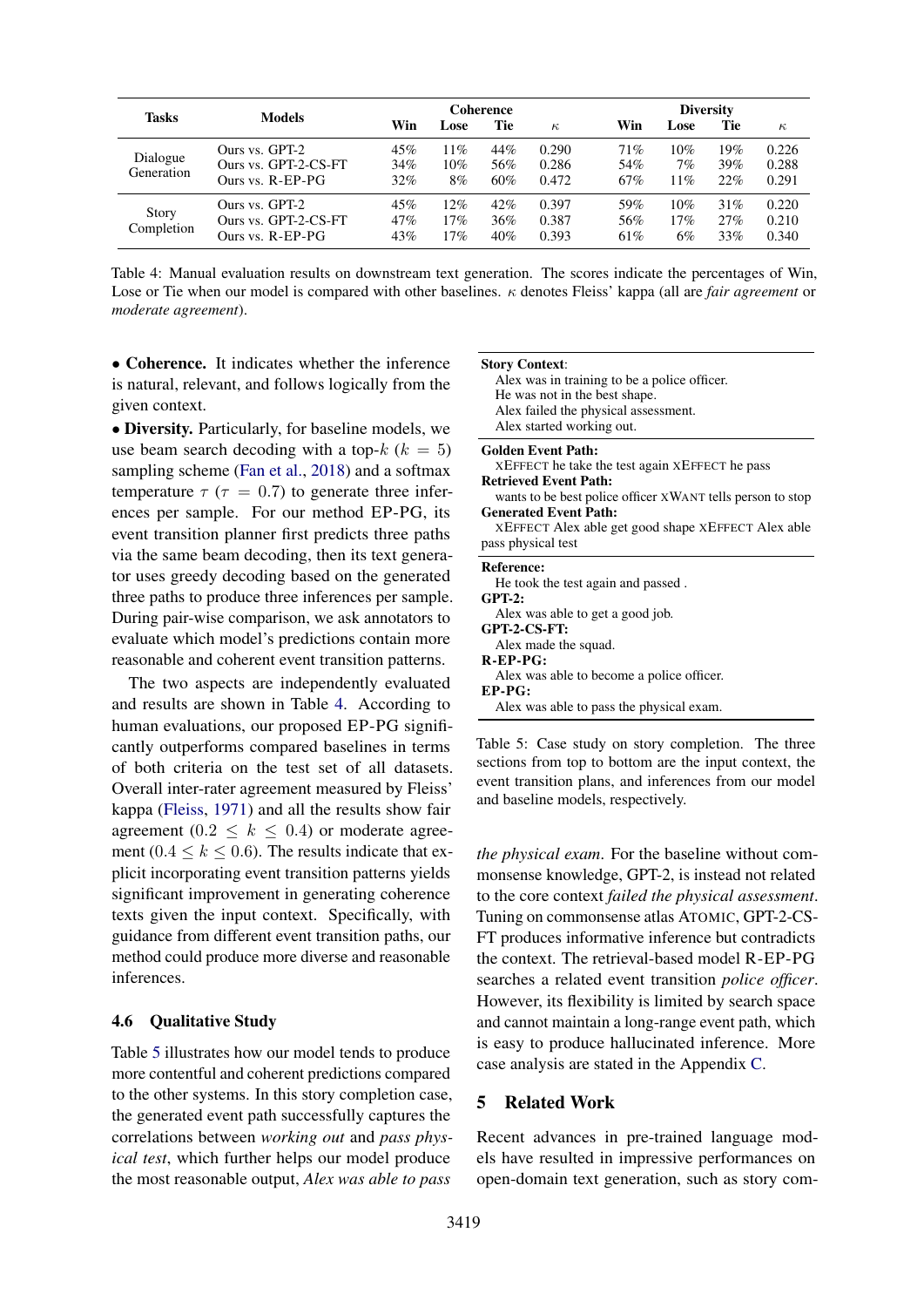pletion [\(See et al.,](#page-11-8) [2019;](#page-11-8) [Yao et al.,](#page-12-7) [2019;](#page-12-7) [Fan](#page-9-3) [et al.,](#page-9-3) [2019;](#page-9-3) [Ippolito et al.,](#page-10-10) [2020\)](#page-10-10), dialogue generation [\(Rashkin et al.,](#page-11-5) [2019b;](#page-11-5) [Zhang et al.,](#page-12-0) [2020b;](#page-12-0) [Li,](#page-10-11) [2020;](#page-10-11) Vulić et al., [2021\)](#page-11-9), question generation [\(Cheng et al.,](#page-9-14) [2021;](#page-9-14) [Wang et al.,](#page-11-10) [2021\)](#page-11-10), and so on. For example, in dialogue generation, [Zhang](#page-12-0) [et al.](#page-12-0) [\(2020b\)](#page-12-0) design a trainable generative pretrained transformer by training an autoregressive language model on large-scale Reddit contextresponse pairs with a maximum mutual information scoring function to improve diversity. [Goldfarb-](#page-9-15)[Tarrant et al.](#page-9-15) [\(2020\)](#page-9-15) integrate semantic role labels and prompts into pre-trained BART [\(Lewis et al.,](#page-10-12) [2020\)](#page-10-12) during fine-tuning for prompt based story telling. In this paper, we focus on story completion and dialogue generation and build a generative coarse-to-fine method to generate open-ended text with explicit event transition paths.

Despite the success of generative pre-trained language models on a series of open-ended text generation tasks, they still suffer in maintaining coherence throughout multiple sentences due to the left-to-right word-by-word generation style [\(Fan](#page-9-3) [et al.,](#page-9-3) [2019;](#page-9-3) [Yu et al.,](#page-12-8) [2020\)](#page-12-8). To alleviate this problem, one research direction adopts coarse-to-fine progressive text generation [\(Tan et al.,](#page-11-2) [2021\)](#page-11-2). This generation paradigm has been studied in many text generation systems for specific tasks, such as datato-text generation [\(Moryossef et al.,](#page-10-13) [2019;](#page-10-13) [Pudup](#page-11-11)[pully and Lapata,](#page-11-11) [2021\)](#page-11-11), storytelling [\(Goldfarb-](#page-9-15)[Tarrant et al.,](#page-9-15) [2020;](#page-9-15) [Orbach and Goldberg,](#page-10-14) [2020\)](#page-10-14), and dialogue generation [\(Xu et al.,](#page-11-12) [2020a\)](#page-11-12). Our work adopts a generative event transition planner that is trained on a large amount of event transition paths, aiming to arrange the ensuing events in open-ended text generation.

Another research direction incorporates external entities to guide the open-ended text generation [\(Guan et al.,](#page-10-15) [2019;](#page-10-15) [Zhang et al.,](#page-12-9) [2020a;](#page-12-9) [Dziri](#page-9-5) [et al.,](#page-9-5) [2021;](#page-9-5) [Li et al.,](#page-10-16) [2020;](#page-10-16) [Peng et al.,](#page-11-13) [2021\)](#page-11-13). [Ji](#page-10-1) [et al.](#page-10-1) [\(2020\)](#page-10-1) and [Xu et al.](#page-11-14) [\(2020b\)](#page-11-14) retrieve entities from knowledge bases to control the generated content. However, the retrieval-based methods also suffer from the sparsity problem and the domain shift between external sources and downstream tasks [\(Wang et al.,](#page-11-15) [2020\)](#page-11-15). [Guan et al.](#page-10-4) [\(2020b\)](#page-10-4) integrate entity relations into pre-trained language model via additional tuning on entity triples. Even with such specialized learning, the resulted model still often stuck in logical errors or repeats pieces of narratives [\(Guan et al.,](#page-10-4) [2020b;](#page-10-4) [Peng et al.,](#page-11-13) [2021\)](#page-11-13). This phenomenon demonstrates the need for an intact inductive bias on organizing event transition patterns for open-ended text generation. Different from using event triples as additional training instances, our method explicitly maintains generative event transition paths to make the generation process more explainable and improve the coherence.

## 6 Conclusion

In this paper, we propose a novel two-stage method to improve high-level consistency and diversity in open-ended text generation. We design a specialtrained event transition planner to explicitly arrange the ensuing events and introduce an event-pathaware text generator to exploit the event transition guidance for language generation. We investigate two open-ended text generation tasks, i.e., story completion and dialogue generation. Thorough experiments demonstrate that the explicit arrangement of event transition path indeed facilitate models to generate more coherent and diverse text in open-ended scenery. Besides, with the proposed event prompt and event query layer, our method could be extended to any other language models and open-ended generation tasks. A future line of investigation is to explore the effect of the proposed method on other open-ended tasks, such as commonsense question answering.

### Acknowledgments

We thank the anonymous reviewers whose suggestions helped clarify this work. This research is supported in part by the National Natural Science Foundation of China (Grant No. 62106105, 61902219), the Shanghai Committee of Science and Technology, China (Grant No. 21DZ1100100), and the Tencent AI Lab Rhino-Bird Focused Research Program.

## References

- <span id="page-8-0"></span>Anton Bakhtin, Yuntian Deng, Sam Gross, Myle Ott, Marc'Aurelio Ranzato, and Arthur Szlam. 2021. [Residual energy-based models for text.](http://jmlr.org/papers/v22/20-326.html) *J. Mach. Learn. Res.*, 22:40:1–40:41.
- <span id="page-8-1"></span>Yonatan Bisk, Ari Holtzman, Jesse Thomason, Jacob Andreas, Yoshua Bengio, Joyce Chai, Mirella Lapata, Angeliki Lazaridou, Jonathan May, Aleksandr Nisnevich, Nicolas Pinto, and Joseph Turian. 2020. [Experience grounds language.](https://doi.org/10.18653/v1/2020.emnlp-main.703) In *Proceedings of the 2020 Conference on Empirical Methods in Natural Language Processing (EMNLP)*, pages 8718–8735, Online. Association for Computational Linguistics.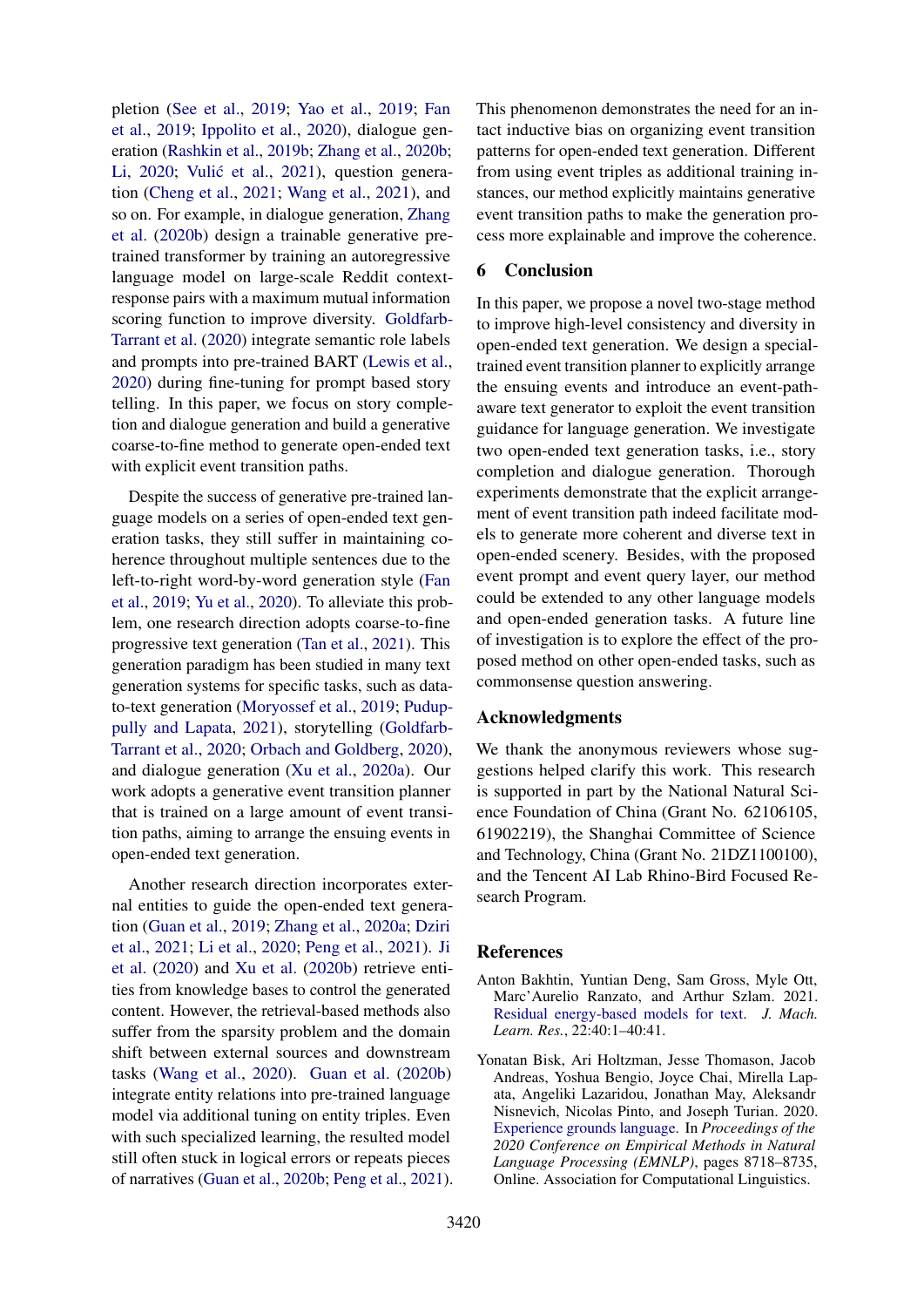- <span id="page-9-9"></span>Antoine Bosselut, Hannah Rashkin, Maarten Sap, Chaitanya Malaviya, Asli Celikyilmaz, and Yejin Choi. 2019. [COMET: Commonsense transformers for au](https://doi.org/10.18653/v1/P19-1470)[tomatic knowledge graph construction.](https://doi.org/10.18653/v1/P19-1470) In *Proceedings of the 57th Annual Meeting of the Association for Computational Linguistics*, pages 4762–4779, Florence, Italy. Association for Computational Linguistics.
- <span id="page-9-0"></span>Tom B. Brown, Benjamin Mann, Nick Ryder, Melanie Subbiah, Jared Kaplan, Prafulla Dhariwal, Arvind Neelakantan, Pranav Shyam, Girish Sastry, Amanda Askell, Sandhini Agarwal, Ariel Herbert-Voss, Gretchen Krueger, Tom Henighan, Rewon Child, Aditya Ramesh, Daniel M. Ziegler, Jeffrey Wu, Clemens Winter, Christopher Hesse, Mark Chen, Eric Sigler, Mateusz Litwin, Scott Gray, Benjamin Chess, Jack Clark, Christopher Berner, Sam Mc-Candlish, Alec Radford, Ilya Sutskever, and Dario Amodei. 2020. [Language models are few-shot learn](https://proceedings.neurips.cc/paper/2020/hash/1457c0d6bfcb4967418bfb8ac142f64a-Abstract.html)[ers.](https://proceedings.neurips.cc/paper/2020/hash/1457c0d6bfcb4967418bfb8ac142f64a-Abstract.html) In *Advances in Neural Information Processing Systems 33: Annual Conference on Neural Information Processing Systems 2020, NeurIPS 2020, December 6-12, 2020, virtual*.
- <span id="page-9-11"></span>Sanyuan Chen, Yutai Hou, Yiming Cui, Wanxiang Che, Ting Liu, and Xiangzhan Yu. 2020. [Recall and learn:](https://doi.org/10.18653/v1/2020.emnlp-main.634) [Fine-tuning deep pretrained language models with](https://doi.org/10.18653/v1/2020.emnlp-main.634) [less forgetting.](https://doi.org/10.18653/v1/2020.emnlp-main.634) In *Proceedings of the 2020 Conference on Empirical Methods in Natural Language Processing (EMNLP)*, pages 7870–7881, Online. Association for Computational Linguistics.
- <span id="page-9-10"></span>Xinyang Chen, Sinan Wang, Bo Fu, Mingsheng Long, and Jianmin Wang. 2019. [Catastrophic forgetting](https://proceedings.neurips.cc/paper/2019/hash/c6bff625bdb0393992c9d4db0c6bbe45-Abstract.html) [meets negative transfer: Batch spectral shrinkage](https://proceedings.neurips.cc/paper/2019/hash/c6bff625bdb0393992c9d4db0c6bbe45-Abstract.html) [for safe transfer learning.](https://proceedings.neurips.cc/paper/2019/hash/c6bff625bdb0393992c9d4db0c6bbe45-Abstract.html) In *Advances in Neural Information Processing Systems 32: Annual Conference on Neural Information Processing Systems 2019, NeurIPS 2019, December 8-14, 2019, Vancouver, BC, Canada*, pages 1906–1916.
- <span id="page-9-14"></span>Yi Cheng, Siyao Li, Bang Liu, Ruihui Zhao, Sujian Li, Chenghua Lin, and Yefeng Zheng. 2021. [Guid](https://doi.org/10.18653/v1/2021.acl-long.465)[ing the growth: Difficulty-controllable question gen](https://doi.org/10.18653/v1/2021.acl-long.465)[eration through step-by-step rewriting.](https://doi.org/10.18653/v1/2021.acl-long.465) In *Proceedings of the 59th Annual Meeting of the Association for Computational Linguistics and the 11th International Joint Conference on Natural Language Processing (Volume 1: Long Papers)*, pages 5968–5978, Online. Association for Computational Linguistics.
- <span id="page-9-1"></span>Elizabeth Clark, Tal August, Sofia Serrano, Nikita Haduong, Suchin Gururangan, and Noah A. Smith. 2021. [All that's 'human' is not gold: Evaluating](https://doi.org/10.18653/v1/2021.acl-long.565) [human evaluation of generated text.](https://doi.org/10.18653/v1/2021.acl-long.565) In *Proceedings of the 59th Annual Meeting of the Association for Computational Linguistics and the 11th International Joint Conference on Natural Language Processing (Volume 1: Long Papers)*, pages 7282–7296, Online. Association for Computational Linguistics.
- <span id="page-9-8"></span>Jacob Devlin, Ming-Wei Chang, Kenton Lee, and Kristina Toutanova. 2019. [BERT: Pre-training of](https://doi.org/10.18653/v1/N19-1423)

[deep bidirectional transformers for language under](https://doi.org/10.18653/v1/N19-1423)[standing.](https://doi.org/10.18653/v1/N19-1423) In *Proceedings of the 2019 Conference of the North American Chapter of the Association for Computational Linguistics: Human Language Technologies, Volume 1 (Long and Short Papers)*, pages 4171–4186, Minneapolis, Minnesota. Association for Computational Linguistics.

- <span id="page-9-6"></span>Li Dong and Mirella Lapata. 2018. [Coarse-to-fine de](https://doi.org/10.18653/v1/P18-1068)[coding for neural semantic parsing.](https://doi.org/10.18653/v1/P18-1068) In *Proceedings of the 56th Annual Meeting of the Association for Computational Linguistics (Volume 1: Long Papers)*, pages 731–742, Melbourne, Australia. Association for Computational Linguistics.
- <span id="page-9-4"></span>Yao Dou, Maxwell Forbes, Rik Koncel-Kedziorski, Noah A Smith, and Yejin Choi. 2021. [Scarecrow:](https://arxiv.org/abs/2107.01294) [A framework for scrutinizing machine text.](https://arxiv.org/abs/2107.01294) *ArXiv preprint*, abs/2107.01294.
- <span id="page-9-5"></span>Nouha Dziri, Andrea Madotto, Osmar Zaïane, and Avishek Joey Bose. 2021. [Neural path hunter: Re](https://doi.org/10.18653/v1/2021.emnlp-main.168)[ducing hallucination in dialogue systems via path](https://doi.org/10.18653/v1/2021.emnlp-main.168) [grounding.](https://doi.org/10.18653/v1/2021.emnlp-main.168) In *Proceedings of the 2021 Conference on Empirical Methods in Natural Language Processing*, pages 2197–2214, Online and Punta Cana, Dominican Republic. Association for Computational Linguistics.
- <span id="page-9-12"></span>Angela Fan, Mike Lewis, and Yann Dauphin. 2018. [Hi](https://doi.org/10.18653/v1/P18-1082)[erarchical neural story generation.](https://doi.org/10.18653/v1/P18-1082) In *Proceedings of the 56th Annual Meeting of the Association for Computational Linguistics (Volume 1: Long Papers)*, pages 889–898, Melbourne, Australia. Association for Computational Linguistics.
- <span id="page-9-3"></span>Angela Fan, Mike Lewis, and Yann Dauphin. 2019. [Strategies for structuring story generation.](https://doi.org/10.18653/v1/P19-1254) In *Proceedings of the 57th Annual Meeting of the Association for Computational Linguistics*, pages 2650– 2660, Florence, Italy. Association for Computational Linguistics.
- <span id="page-9-13"></span>Joseph L Fleiss. 1971. Measuring nominal scale agreement among many raters. *Psychological bulletin*, 76(5):378.
- <span id="page-9-2"></span>Jianfeng Gao, Baolin Peng, Chunyuan Li, Jinchao Li, Shahin Shayandeh, Lars Liden, and Heung-Yeung Shum. 2020. Robust conversational AI with grounded text generation. *CoRR*, abs/2009.03457.
- <span id="page-9-15"></span>Seraphina Goldfarb-Tarrant, Tuhin Chakrabarty, Ralph Weischedel, and Nanyun Peng. 2020. [Content plan](https://doi.org/10.18653/v1/2020.emnlp-main.351)[ning for neural story generation with aristotelian](https://doi.org/10.18653/v1/2020.emnlp-main.351) [rescoring.](https://doi.org/10.18653/v1/2020.emnlp-main.351) In *Proceedings of the 2020 Conference on Empirical Methods in Natural Language Processing (EMNLP)*, pages 4319–4338, Online. Association for Computational Linguistics.
- <span id="page-9-7"></span>Jian Guan, Fei Huang, Zhihao Zhao, Xiaoyan Zhu, and Minlie Huang. 2020a. [A knowledge-enhanced pre](https://doi.org/10.1162/tacl_a_00302)[training model for commonsense story generation.](https://doi.org/10.1162/tacl_a_00302) *Transactions of the Association for Computational Linguistics*, 8:93–108.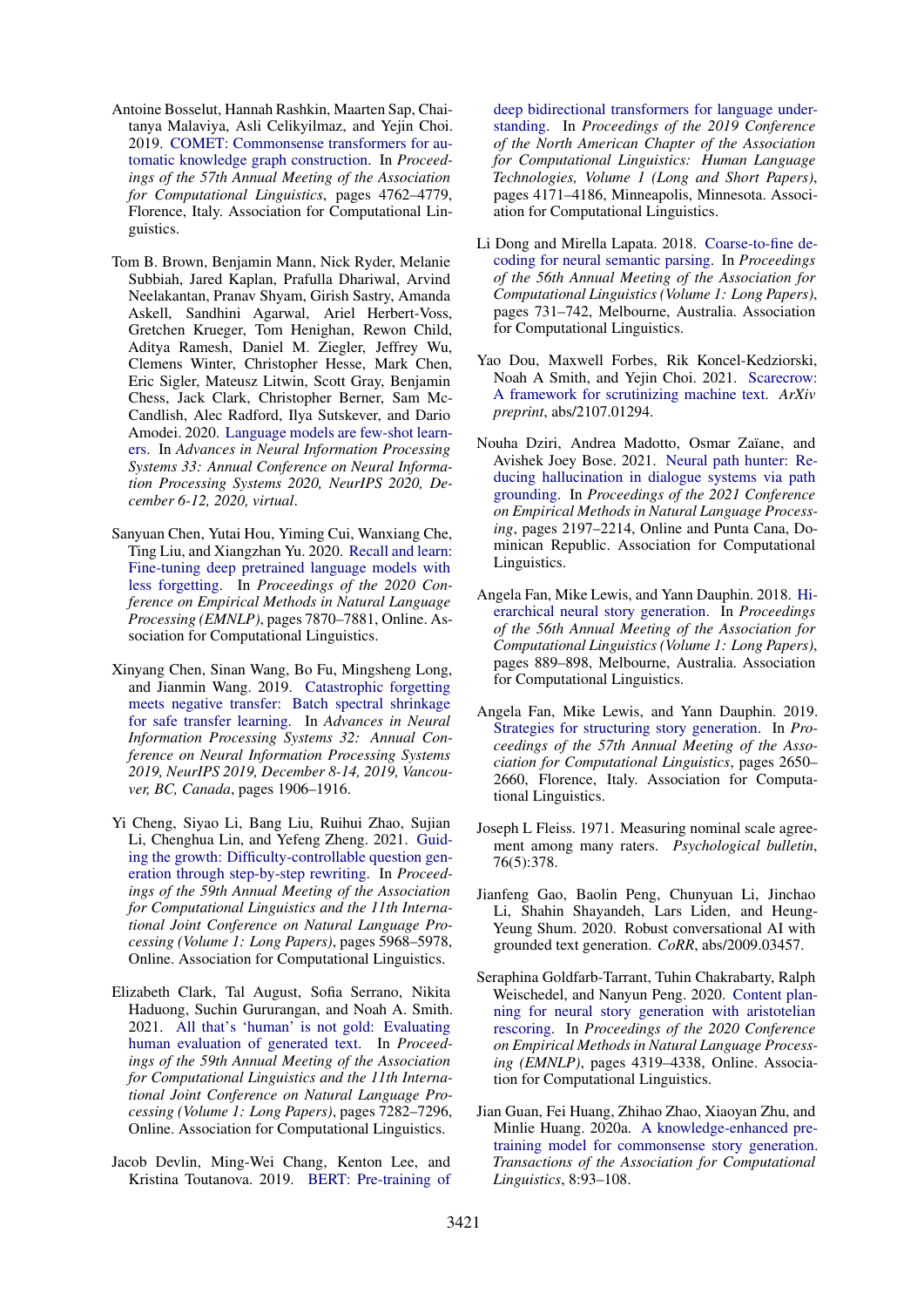- <span id="page-10-4"></span>Jian Guan, Fei Huang, Zhihao Zhao, Xiaoyan Zhu, and Minlie Huang. 2020b. [A knowledge-enhanced pre](https://doi.org/10.1162/tacl_a_00302)[training model for commonsense story generation.](https://doi.org/10.1162/tacl_a_00302) *Transactions of the Association for Computational Linguistics*, 8:93–108.
- <span id="page-10-0"></span>Jian Guan, Xiaoxi Mao, Changjie Fan, Zitao Liu, Wenbiao Ding, and Minlie Huang. 2021. [Long text gen](https://doi.org/10.18653/v1/2021.acl-long.499)[eration by modeling sentence-level and discourse](https://doi.org/10.18653/v1/2021.acl-long.499)[level coherence.](https://doi.org/10.18653/v1/2021.acl-long.499) In *Proceedings of the 59th Annual Meeting of the Association for Computational Linguistics and the 11th International Joint Conference on Natural Language Processing (Volume 1: Long Papers)*, pages 6379–6393, Online. Association for Computational Linguistics.
- <span id="page-10-15"></span>Jian Guan, Yansen Wang, and Minlie Huang. 2019. [Story ending generation with incremental encoding](https://doi.org/10.1609/aaai.v33i01.33016473) [and commonsense knowledge.](https://doi.org/10.1609/aaai.v33i01.33016473) In *The Thirty-Third AAAI Conference on Artificial Intelligence, AAAI 2019, The Thirty-First Innovative Applications of Artificial Intelligence Conference, IAAI 2019, The Ninth AAAI Symposium on Educational Advances in Artificial Intelligence, EAAI 2019, Honolulu, Hawaii, USA, January 27 - February 1, 2019*, pages 6473–6480. AAAI Press.
- <span id="page-10-10"></span>Daphne Ippolito, David Grangier, Douglas Eck, and Chris Callison-Burch. 2020. [Toward better story](https://doi.org/10.18653/v1/2020.acl-main.666)[lines with sentence-level language models.](https://doi.org/10.18653/v1/2020.acl-main.666) In *Proceedings of the 58th Annual Meeting of the Association for Computational Linguistics*, pages 7472– 7478, Online. Association for Computational Linguistics.
- <span id="page-10-1"></span>Haozhe Ji, Pei Ke, Shaohan Huang, Furu Wei, Xiaoyan Zhu, and Minlie Huang. 2020. [Language generation](https://doi.org/10.18653/v1/2020.emnlp-main.54) [with multi-hop reasoning on commonsense knowl](https://doi.org/10.18653/v1/2020.emnlp-main.54)[edge graph.](https://doi.org/10.18653/v1/2020.emnlp-main.54) In *Proceedings of the 2020 Conference on Empirical Methods in Natural Language Processing (EMNLP)*, pages 725–736, Online. Association for Computational Linguistics.
- <span id="page-10-5"></span>Cheolhyoung Lee, Kyunghyun Cho, and Wanmo Kang. 2020. [Mixout: Effective regularization to finetune](https://openreview.net/forum?id=HkgaETNtDB) [large-scale pretrained language models.](https://openreview.net/forum?id=HkgaETNtDB) In *8th International Conference on Learning Representations, ICLR 2020, Addis Ababa, Ethiopia, April 26-30, 2020*. OpenReview.net.
- <span id="page-10-2"></span>Kenton Lee, Kelvin Guu, Luheng He, Tim Dozat, and Hyung Won Chung. 2021. [Neural data augmen](https://arxiv.org/abs/2102.01335)[tation via example extrapolation.](https://arxiv.org/abs/2102.01335) *ArXiv preprint*, abs/2102.01335.
- <span id="page-10-12"></span>Mike Lewis, Yinhan Liu, Naman Goyal, Marjan Ghazvininejad, Abdelrahman Mohamed, Omer Levy, Veselin Stoyanov, and Luke Zettlemoyer. 2020. [BART: Denoising sequence-to-sequence pre](https://doi.org/10.18653/v1/2020.acl-main.703)[training for natural language generation, translation,](https://doi.org/10.18653/v1/2020.acl-main.703) [and comprehension.](https://doi.org/10.18653/v1/2020.acl-main.703) In *Proceedings of the 58th Annual Meeting of the Association for Computational Linguistics*, pages 7871–7880, Online. Association for Computational Linguistics.
- <span id="page-10-8"></span>Jiwei Li, Michel Galley, Chris Brockett, Jianfeng Gao, and Bill Dolan. 2016. [A diversity-promoting ob](https://doi.org/10.18653/v1/N16-1014)[jective function for neural conversation models.](https://doi.org/10.18653/v1/N16-1014) In *Proceedings of the 2016 Conference of the North American Chapter of the Association for Computational Linguistics: Human Language Technologies*, pages 110–119, San Diego, California. Association for Computational Linguistics.
- <span id="page-10-11"></span>Piji Li. 2020. [An empirical investigation of pre-trained](https://arxiv.org/abs/2003.04195) [transformer language models for open-domain dia](https://arxiv.org/abs/2003.04195)[logue generation.](https://arxiv.org/abs/2003.04195) *ArXiv preprint*, abs/2003.04195.
- <span id="page-10-16"></span>Qintong Li, Piji Li, Zhaochun Ren, Pengjie Ren, and Zhumin Chen. 2020. Knowledge bridging for empathetic dialogue generation. *arXiv e-prints*, pages arXiv–2009.
- <span id="page-10-6"></span>Xiang Lisa Li and Percy Liang. 2021. [Prefix-tuning:](https://doi.org/10.18653/v1/2021.acl-long.353) [Optimizing continuous prompts for generation.](https://doi.org/10.18653/v1/2021.acl-long.353) In *Proceedings of the 59th Annual Meeting of the Association for Computational Linguistics and the 11th International Joint Conference on Natural Language Processing (Volume 1: Long Papers)*, pages 4582–4597, Online. Association for Computational Linguistics.
- <span id="page-10-17"></span>Ilya Loshchilov and Frank Hutter. 2019. [Decou](https://openreview.net/forum?id=Bkg6RiCqY7)[pled weight decay regularization.](https://openreview.net/forum?id=Bkg6RiCqY7) In *7th International Conference on Learning Representations, ICLR 2019, New Orleans, LA, USA, May 6-9, 2019*. OpenReview.net.
- <span id="page-10-13"></span>Amit Moryossef, Yoav Goldberg, and Ido Dagan. 2019. [Step-by-step: Separating planning from realization](https://doi.org/10.18653/v1/N19-1236) [in neural data-to-text generation.](https://doi.org/10.18653/v1/N19-1236) In *Proceedings of the 2019 Conference of the North American Chapter of the Association for Computational Linguistics: Human Language Technologies, Volume 1 (Long and Short Papers)*, pages 2267–2277, Minneapolis, Minnesota. Association for Computational Linguistics.
- <span id="page-10-3"></span>Nasrin Mostafazadeh, Lucy Vanderwende, Wen-tau Yih, Pushmeet Kohli, and James Allen. 2016. [Story](https://doi.org/10.18653/v1/W16-2505) [cloze evaluator: Vector space representation evalu](https://doi.org/10.18653/v1/W16-2505)[ation by predicting what happens next.](https://doi.org/10.18653/v1/W16-2505) In *Proceedings of the 1st Workshop on Evaluating Vector-Space Representations for NLP*, pages 24–29, Berlin, Germany. Association for Computational Linguistics.
- <span id="page-10-14"></span>Eyal Orbach and Yoav Goldberg. 2020. [Facts2Story:](https://doi.org/10.18653/v1/2020.coling-main.211) [Controlling text generation by key facts.](https://doi.org/10.18653/v1/2020.coling-main.211) In *Proceedings of the 28th International Conference on Computational Linguistics*, pages 2329–2345, Barcelona, Spain (Online). International Committee on Computational Linguistics.
- <span id="page-10-9"></span>Sebastian Padó. 2006. User's guide to sigf: Significance testing by approximate randomisation.
- <span id="page-10-7"></span>Kishore Papineni, Salim Roukos, Todd Ward, and Wei-Jing Zhu. 2002. [Bleu: a method for automatic eval](https://doi.org/10.3115/1073083.1073135)[uation of machine translation.](https://doi.org/10.3115/1073083.1073135) In *Proceedings of the 40th Annual Meeting of the Association for Computational Linguistics*, pages 311–318, Philadelphia,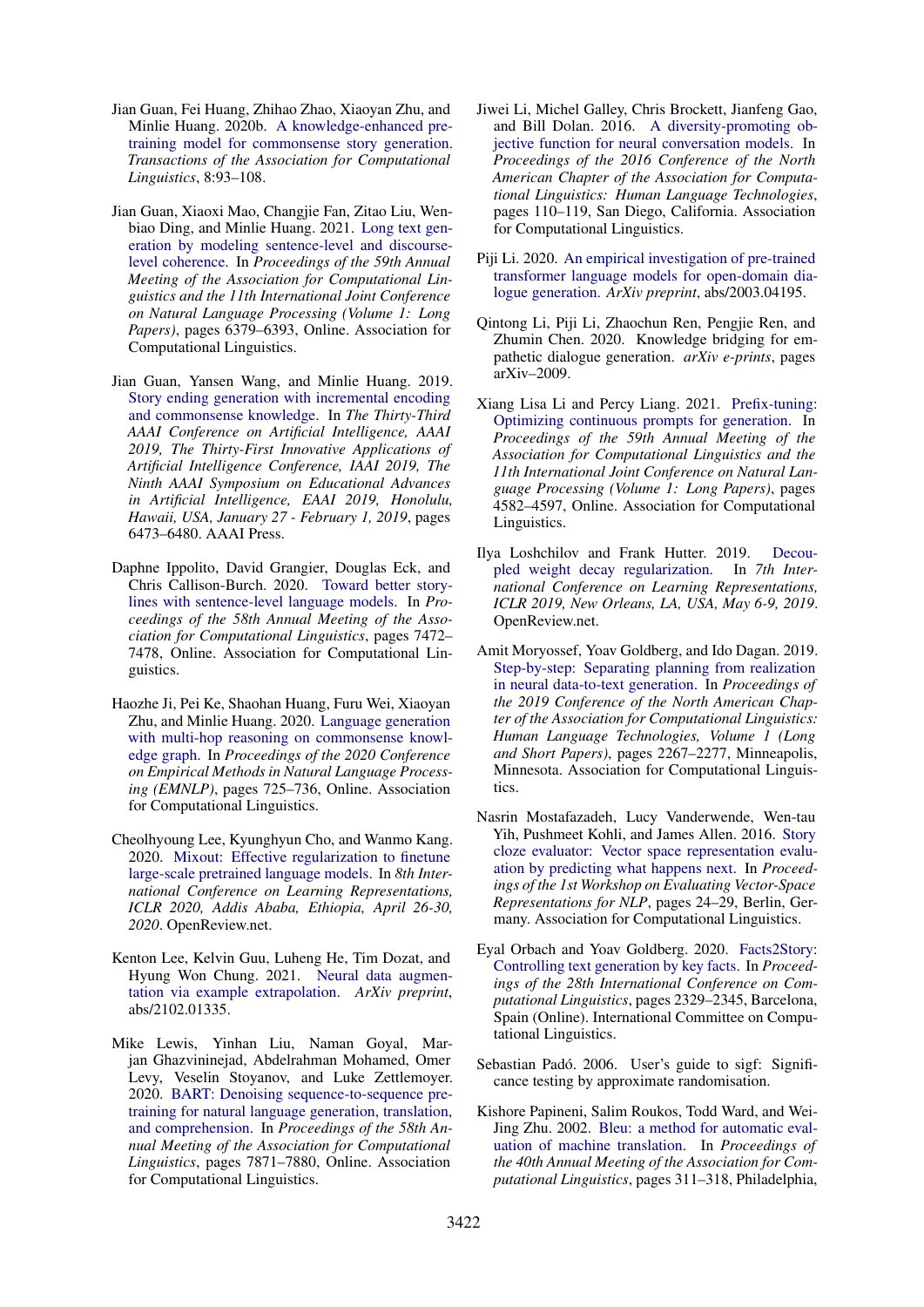Pennsylvania, USA. Association for Computational Linguistics.

- <span id="page-11-16"></span>Adam Paszke, Sam Gross, Soumith Chintala, Gregory Chanan, Edward Yang, Zachary DeVito, Zeming Lin, Alban Desmaison, Luca Antiga, and Adam Lerer. 2017. Automatic differentiation in pytorch.
- <span id="page-11-13"></span>Xiangyu Peng, Siyan Li, Sarah Wiegreffe, and Mark Riedl. 2021. Inferring the reader: Guiding automated story generation with commonsense reasoning. *CoRR*, abs/2105.01311.
- <span id="page-11-4"></span>Fabio Petroni, Tim Rocktäschel, Sebastian Riedel, Patrick Lewis, Anton Bakhtin, Yuxiang Wu, and Alexander Miller. 2019. [Language models as knowl](https://doi.org/10.18653/v1/D19-1250)[edge bases?](https://doi.org/10.18653/v1/D19-1250) In *Proceedings of the 2019 Conference on Empirical Methods in Natural Language Processing and the 9th International Joint Conference on Natural Language Processing (EMNLP-IJCNLP)*, pages 2463–2473, Hong Kong, China. Association for Computational Linguistics.
- <span id="page-11-11"></span>Ratish Puduppully and Mirella Lapata. 2021. [Data](https://doi.org/10.1162/tacl_a_00381)[to-text generation with macro planning.](https://doi.org/10.1162/tacl_a_00381) *Transactions of the Association for Computational Linguistics*, 9:510–527.
- <span id="page-11-0"></span>Alec Radford, Jeffrey Wu, Rewon Child, David Luan, Dario Amodei, and Ilya Sutskever. 2019. Language models are unsupervised multitask learners. *OpenAI blog*, 1(8):9.
- <span id="page-11-1"></span>Hannah Rashkin, Eric Michael Smith, Margaret Li, and Y-Lan Boureau. 2019a. [Towards empathetic open](https://doi.org/10.18653/v1/P19-1534)[domain conversation models: A new benchmark and](https://doi.org/10.18653/v1/P19-1534) [dataset.](https://doi.org/10.18653/v1/P19-1534) In *Proceedings of the 57th Annual Meeting of the Association for Computational Linguistics*, pages 5370–5381, Florence, Italy. Association for Computational Linguistics.
- <span id="page-11-5"></span>Hannah Rashkin, Eric Michael Smith, Margaret Li, and Y-Lan Boureau. 2019b. [Towards empathetic open](https://doi.org/10.18653/v1/P19-1534)[domain conversation models: A new benchmark and](https://doi.org/10.18653/v1/P19-1534) [dataset.](https://doi.org/10.18653/v1/P19-1534) In *Proceedings of the 57th Annual Meeting of the Association for Computational Linguistics*, pages 5370–5381, Florence, Italy. Association for Computational Linguistics.
- <span id="page-11-7"></span>SE ROBERTSON, S WALKER, S JONES, MM HANCOCK-BEAULIEU, and M GATFORD. 1995. Okapi at trec-3. *NIST special publication*, (500225):109–123.
- <span id="page-11-3"></span>Maarten Sap, Ronan Le Bras, Emily Allaway, Chandra Bhagavatula, Nicholas Lourie, Hannah Rashkin, Brendan Roof, Noah A. Smith, and Yejin Choi. 2019. [ATOMIC: an atlas of machine commonsense for](https://doi.org/10.1609/aaai.v33i01.33013027) [if-then reasoning.](https://doi.org/10.1609/aaai.v33i01.33013027) In *The Thirty-Third AAAI Conference on Artificial Intelligence, AAAI 2019, The Thirty-First Innovative Applications of Artificial Intelligence Conference, IAAI 2019, The Ninth AAAI Symposium on Educational Advances in Artificial Intelligence, EAAI 2019, Honolulu, Hawaii, USA, January 27 - February 1, 2019*, pages 3027–3035. AAAI Press.
- <span id="page-11-8"></span>Abigail See, Aneesh Pappu, Rohun Saxena, Akhila Yerukola, and Christopher D. Manning. 2019. [Do](https://doi.org/10.18653/v1/K19-1079) [massively pretrained language models make better](https://doi.org/10.18653/v1/K19-1079) [storytellers?](https://doi.org/10.18653/v1/K19-1079) In *Proceedings of the 23rd Conference on Computational Natural Language Learning (CoNLL)*, pages 843–861, Hong Kong, China. Association for Computational Linguistics.
- <span id="page-11-2"></span>Bowen Tan, Zichao Yang, Maruan Al-Shedivat, Eric Xing, and Zhiting Hu. 2021. [Progressive genera](https://doi.org/10.18653/v1/2021.naacl-main.341)[tion of long text with pretrained language models.](https://doi.org/10.18653/v1/2021.naacl-main.341) In *Proceedings of the 2021 Conference of the North American Chapter of the Association for Computational Linguistics: Human Language Technologies*, pages 4313–4324, Online. Association for Computational Linguistics.
- <span id="page-11-6"></span>Ashish Vaswani, Noam Shazeer, Niki Parmar, Jakob Uszkoreit, Llion Jones, Aidan N. Gomez, Lukasz Kaiser, and Illia Polosukhin. 2017. [Attention is all](https://proceedings.neurips.cc/paper/2017/hash/3f5ee243547dee91fbd053c1c4a845aa-Abstract.html) [you need.](https://proceedings.neurips.cc/paper/2017/hash/3f5ee243547dee91fbd053c1c4a845aa-Abstract.html) In *Advances in Neural Information Processing Systems 30: Annual Conference on Neural Information Processing Systems 2017, December 4- 9, 2017, Long Beach, CA, USA*, pages 5998–6008.
- <span id="page-11-9"></span>Ivan Vulic, Pei-Hao Su, Samuel Coope, Daniela Gerz, ´ Paweł Budzianowski, Iñigo Casanueva, Nikola Mrkšić, and Tsung-Hsien Wen. 2021. [ConvFiT:](https://doi.org/10.18653/v1/2021.emnlp-main.88) [Conversational fine-tuning of pretrained language](https://doi.org/10.18653/v1/2021.emnlp-main.88) [models.](https://doi.org/10.18653/v1/2021.emnlp-main.88) In *Proceedings of the 2021 Conference on Empirical Methods in Natural Language Processing*, pages 1151–1168, Online and Punta Cana, Dominican Republic. Association for Computational Linguistics.
- <span id="page-11-10"></span>Bingning Wang, Ting Yao, Weipeng Chen, Jingfang Xu, and Xiaochuan Wang. 2021. [Multi-lingual ques](https://doi.org/10.18653/v1/2021.findings-acl.199)[tion generation with language agnostic language](https://doi.org/10.18653/v1/2021.findings-acl.199) [model.](https://doi.org/10.18653/v1/2021.findings-acl.199) In *Findings of the Association for Computational Linguistics: ACL-IJCNLP 2021*, pages 2262– 2272, Online. Association for Computational Linguistics.
- <span id="page-11-15"></span>Peifeng Wang, Nanyun Peng, Filip Ilievski, Pedro Szekely, and Xiang Ren. 2020. [Connecting the dots:](https://doi.org/10.18653/v1/2020.findings-emnlp.369) [A knowledgeable path generator for commonsense](https://doi.org/10.18653/v1/2020.findings-emnlp.369) [question answering.](https://doi.org/10.18653/v1/2020.findings-emnlp.369) In *Findings of the Association for Computational Linguistics: EMNLP 2020*, pages 4129–4140, Online. Association for Computational Linguistics.
- <span id="page-11-12"></span>Jun Xu, Zeyang Lei, Haifeng Wang, Zheng-Yu Niu, Hua Wu, and Wanxiang Che. 2020a. [Enhancing di](https://doi.org/10.24963/ijcai.2020/545)[alog coherence with event graph grounded content](https://doi.org/10.24963/ijcai.2020/545) [planning.](https://doi.org/10.24963/ijcai.2020/545) In *Proceedings of the Twenty-Ninth International Joint Conference on Artificial Intelligence, IJCAI 2020*, pages 3941–3947. ijcai.org.
- <span id="page-11-14"></span>Peng Xu, Mostofa Patwary, Mohammad Shoeybi, Raul Puri, Pascale Fung, Animashree Anandkumar, and Bryan Catanzaro. 2020b. Controllable story generation with external knowledge using large-scale language models. In *Proceedings of the 2020 Conference on Empirical Methods in Natural Language Processing (EMNLP)*, pages 2831–2845.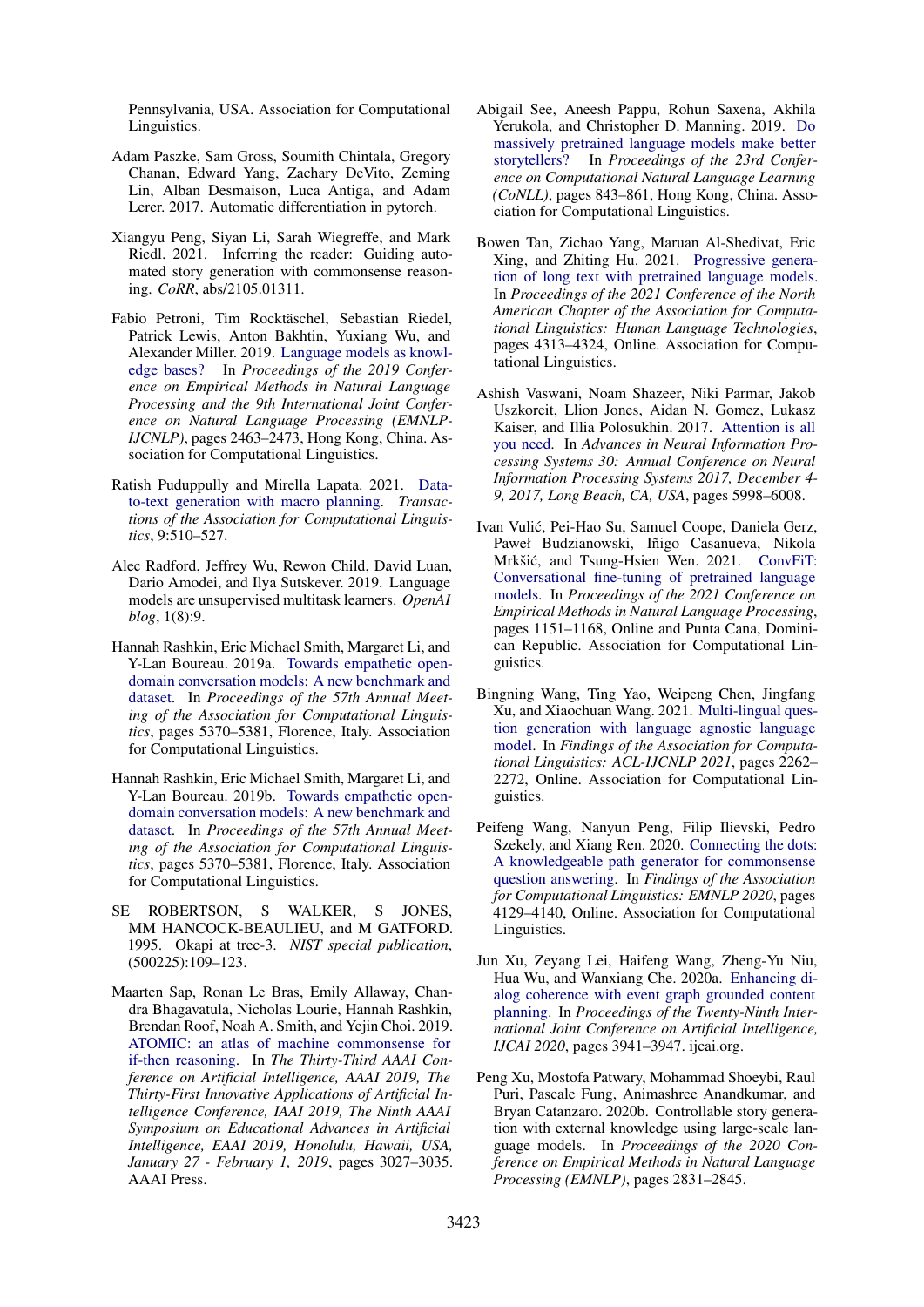- <span id="page-12-1"></span>Yang Xu. 2021. [Global divergence and local conver](https://aclanthology.org/2021.scil-1.11)[gence of utterance semantic representations in dia](https://aclanthology.org/2021.scil-1.11)[logue.](https://aclanthology.org/2021.scil-1.11) In *Proceedings of the Society for Computation in Linguistics 2021*, pages 116–124, Online. Association for Computational Linguistics.
- <span id="page-12-7"></span>Lili Yao, Nanyun Peng, Ralph M. Weischedel, Kevin Knight, Dongyan Zhao, and Rui Yan. 2019. [Plan](https://doi.org/10.1609/aaai.v33i01.33017378)[and-write: Towards better automatic storytelling.](https://doi.org/10.1609/aaai.v33i01.33017378) In *The Thirty-Third AAAI Conference on Artificial Intelligence, AAAI 2019, The Thirty-First Innovative Applications of Artificial Intelligence Conference, IAAI 2019, The Ninth AAAI Symposium on Educational Advances in Artificial Intelligence, EAAI 2019, Honolulu, Hawaii, USA, January 27 - February 1, 2019*, pages 7378–7385. AAAI Press.
- <span id="page-12-8"></span>Changlong Yu, Hongming Zhang, Yangqiu Song, and Wilfred Ng. 2020. [Cocolm: Complex commonsense](http://arxiv.org/abs/2012.15643) [enhanced language model.](http://arxiv.org/abs/2012.15643) *CoRR*, abs/2012.15643.
- <span id="page-12-9"></span>Houyu Zhang, Zhenghao Liu, Chenyan Xiong, and Zhiyuan Liu. 2020a. [Grounded conversation genera](https://doi.org/10.18653/v1/2020.acl-main.184)[tion as guided traverses in commonsense knowledge](https://doi.org/10.18653/v1/2020.acl-main.184) [graphs.](https://doi.org/10.18653/v1/2020.acl-main.184) In *Proceedings of the 58th Annual Meeting of the Association for Computational Linguistics*, pages 2031–2043, Online. Association for Computational Linguistics.
- <span id="page-12-0"></span>Yizhe Zhang, Siqi Sun, Michel Galley, Yen-Chun Chen, Chris Brockett, Xiang Gao, Jianfeng Gao, Jingjing Liu, and Bill Dolan. 2020b. [DIALOGPT : Large](https://doi.org/10.18653/v1/2020.acl-demos.30)[scale generative pre-training for conversational re](https://doi.org/10.18653/v1/2020.acl-demos.30)[sponse generation.](https://doi.org/10.18653/v1/2020.acl-demos.30) In *Proceedings of the 58th Annual Meeting of the Association for Computational Linguistics: System Demonstrations*, pages 270– 278, Online. Association for Computational Linguistics.

# <span id="page-12-3"></span>A Event Transition Path

The statistics about event transition paths sampled from ATOMIC are shown in Table [6.](#page-12-2) We display several examples of the sampled event transition paths in Table [7.](#page-12-4)

# <span id="page-12-5"></span>B Implementation Details

For all the systems, including the event transition planner and text generator in our proposed method, we employ the small version of GPT-2 model<sup>[5](#page-12-10)</sup> which is a Transformer with 12-head, 12-layer, and hidden size of 768. The total parameter scalse is 117M. We use pre-trained GPT-2 Byte Pair Encoding (BPE) tokenizer with an extended vocabulary of 50,282 tokens to tokenize texts.

The event prompt length during training ATOMIC event transition paths, EMPATHETICDI-ALOGUES paths, and ROCSTORIES paths are 5,

<span id="page-12-2"></span>

| Total     | Training  | Validation | Test    |
|-----------|-----------|------------|---------|
| 4,016,468 | 3,614,981 | 200,752    | 200,735 |

Table 6: Numbers of the sampled event transition paths from ATOMIC.

<span id="page-12-4"></span>

| <b>Sampled Event Transition Paths of Variant Lengths</b> |  |  |  |  |  |  |
|----------------------------------------------------------|--|--|--|--|--|--|
| [1] PersonX earns a bachelor's degree XWANT Per-         |  |  |  |  |  |  |
| sonX wants to find a good job                            |  |  |  |  |  |  |
| [2] PersonX asks PersonY to join OWANT PersonY           |  |  |  |  |  |  |
| wants to be friends XREACT PersonY feels loved           |  |  |  |  |  |  |
| [3] PersonX is inebriated _XATTR PersonX loses           |  |  |  |  |  |  |
| control of PersonX's car XREACT PersonX feels scared     |  |  |  |  |  |  |
| OREACT PersonY takes PersonX by force XREACT             |  |  |  |  |  |  |
| PersonY feels triumphant                                 |  |  |  |  |  |  |
|                                                          |  |  |  |  |  |  |

Table 7: Event transition paths sampled from daily commonsense reasoning atlas ATOMIC [\(Sap et al.,](#page-11-3) [2019\)](#page-11-3).

5, and 10, respectively. The dimension of the randomly initialized smaller matrix  $U'_{\theta}$  in Eq[.1](#page-3-1) is 512.

The batch size is 128 using AdamW optimizer [\(Loshchilov and Hutter,](#page-10-17) [2019\)](#page-10-17) with a learning rate of 5e-5. We select the best checkpoint according to the perplexity on the development set of each task and apply early stopping on training where the patient value is set to 2. We adopt the pre-trained BERT-base model<sup>[6](#page-12-11)</sup> to train the event relation classifier. All experiments are implemented by PyTorch framework [\(Paszke et al.,](#page-11-16) [2017\)](#page-11-16) and run on NVIDIA V100 GPUs. The training time of the event transition planner and event-path-aware text generator are less than 5 hours and 3 hours with 8 GPUs.

# <span id="page-12-6"></span>C Case Study

We qualitatively analyze our model predictions and find that although the proposed model outperforms the state-of-the-art baselines, many of predictions are still wrong. Table [8](#page-14-0) shows several satisfying and unsatisfying predictions on the two datasets. One significant error originates from the weak alignment between event transition path and final prediction. For example, in the second case, despite "XEFFECT tommy be happy" is imperfect, the prediction "bought it" do not convey its information and makes co-reference mistake (the expected output is "bought them"). Another serious error type is event transition hallucination, where both the predicted event path and its corresponding

<span id="page-12-10"></span><sup>5</sup><https://huggingface.co/gpt2>

<span id="page-12-11"></span><sup>6</sup>[https://huggingface.co/](https://huggingface.co/bert-base-uncased) [bert-base-uncased](https://huggingface.co/bert-base-uncased)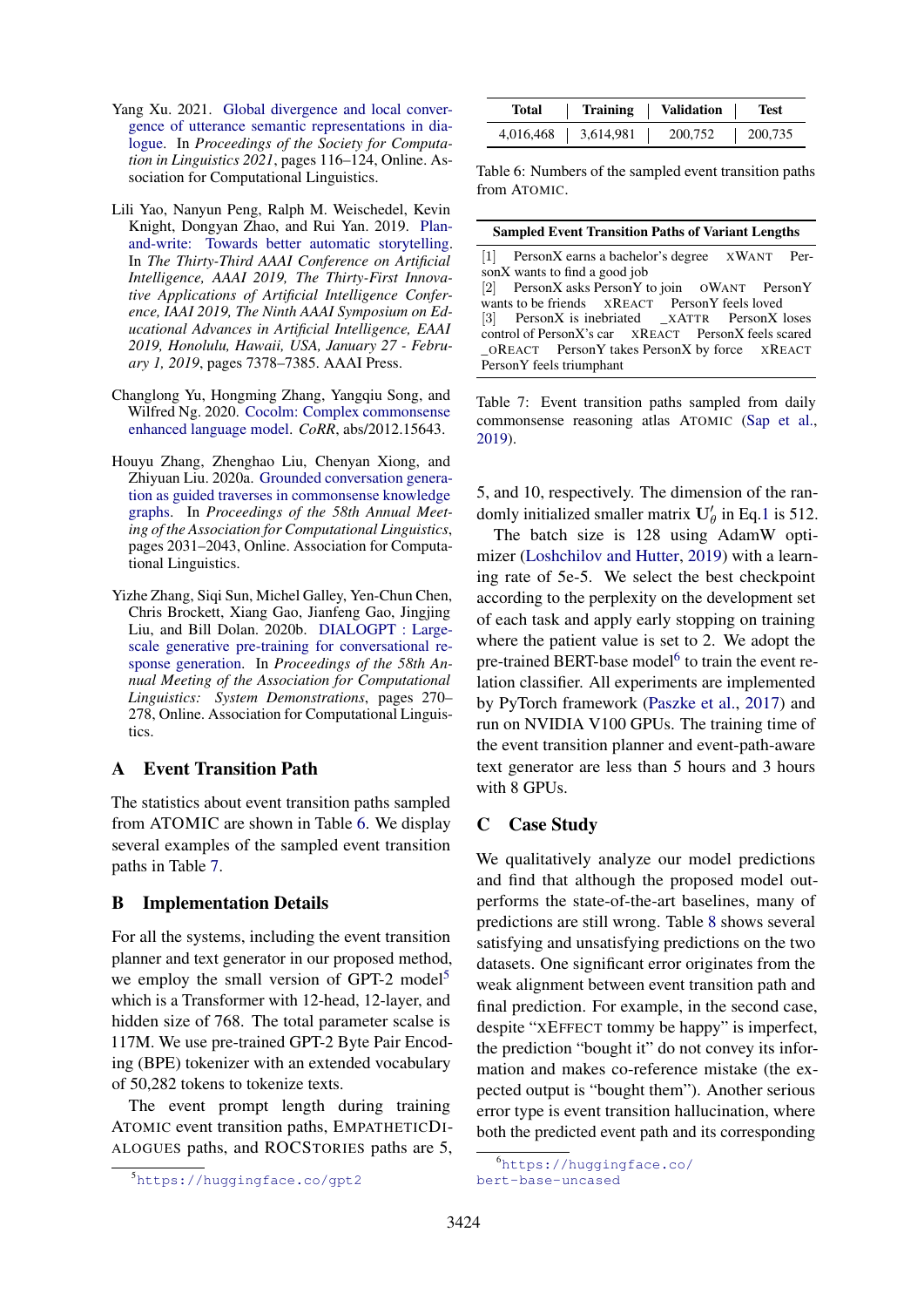inference fail to maintain the logic coherence, such as the fourth case. These problems could be alleviated if we design a better format of event transition path which is easier to learn or improve the relation modeling between events and sentences.